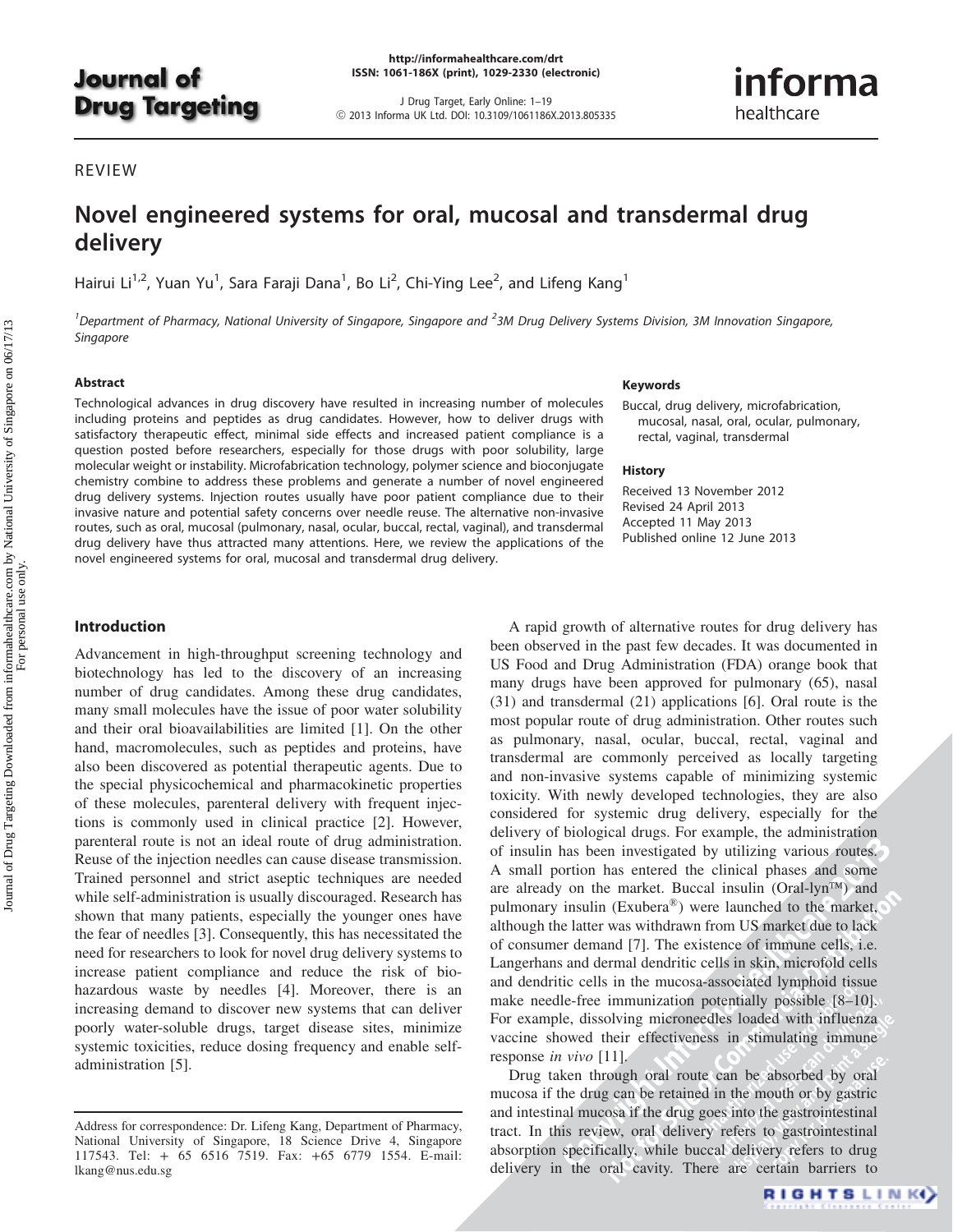overcome for drug delivery through these routes. For example, many drugs for oral delivery encounter extensive gut and hepatic metabolisms, which are termed as first-pass effect [12]. Skin is the barrier for transdermal drug delivery while mucosal tissues (intestinal, pulmonary, nasal, ocular, buccal, rectal and vaginal) are more permeable compared to skin [4]. However, poor mucosa absorption exists for drugs with large molecular weights or unsuitable hydrophilichydrophobic characteristics [13].

Various technologies have been used to develop drug delivery systems for non-invasive routes. Micro-scale devices have been explored for transdermal and oral drug delivery [14,15]. Microfluidics and engineered tools have facilitated drug delivery through inhalation [16]. Bioadhesive materials have been widely used in transmucosal and transdermal delivery systems [17,18]. To improve mucosal permeability, permeability enhancers such as bile salts and sucrose cocoate are added to mucoadhesive films as well [19,20]. Lithographical approaches have recently been applied to fabricate bioadhesive patches [21].

In the review, we focus on novel drug delivery systems by oral, mucosal and transdermal routes and their engineering approaches. A comparison among them is summarized in Table 1. The applications for injection and implantation

are not included here. Previously we have already reviewed nano- and micro-fabricated particulate drug delivery systems, so the same content will not be reviewed in detail here [22].

## Chemical engineering and microscale technology

Chemical engineering principles have been utilized to address challenges in drug delivery from various aspects including drug molecule modification, development of new biomaterials and drug delivery systems [23].

Reversible chemical modification of a pharmaceutical substance under physiological conditions, or prodrug concept, is a common approach used to improve pharmacokinetic profile of a drug [24]. For those poorly water-soluble drug molecules, their solubility can be increased by modification with ionisable or polar neutral functional groups, such as phosphates, amino acids or sugar moieties. On the other hand, lipophilic prodrug derivatization can be used to enhance the permeability of hydrophilic substances through lipid membranes. Modification with cell- or tissue- specific transporters can increase the drug targeting and reduce the systemic toxicity. Moreover, prodrugs are less susceptible from rapid metabolism, thus prolonging action time of the drug [24].

Table 1. Different routes of administration and novel engineered drug delivery systems [4,74,75,131,134,190,191].

| Route and surface area                                              | Advantages                                                                                                                                                                   | Disadvantages                                                                                                  | Novel engineered systems                                                                                           |
|---------------------------------------------------------------------|------------------------------------------------------------------------------------------------------------------------------------------------------------------------------|----------------------------------------------------------------------------------------------------------------|--------------------------------------------------------------------------------------------------------------------|
| Oral (gastric-intestinal)<br>$200 \,\mathrm{m}^2$ (small intestine) | Good patient compliance<br>Ease of administration<br>Large absorptive surface area                                                                                           | Strongly acidic environment in<br>stomach<br>Extensive gut and hepatic metabolism                              | Particulate systems<br>Microfabricated intestinal patches<br>Hydrogels                                             |
| Pulmonary $70-80 \text{ m}^2$                                       | Rapid onset of drug<br>Large absorptive surface area<br>Good perfusion<br>No first-pass effect                                                                               | Patient acceptance issues<br>Inconsistent drug deposition<br>Training required for effective<br>administration | Particulate systems<br>Vibrating mesh technology<br>Surface acoustic wave technology                               |
| Nasal $160 \text{ cm}^2$                                            | Ease of administration<br>Rapid onset of drug<br>No first-pass effect<br>Possibility to bypass blood-brain<br>barrier                                                        | Limited absorption area<br>Dose limited<br>Mucosilliary clearance<br>Enzyme degradation<br>Local irritation    | Particulate systems<br><i>In situ</i> gelling systems                                                              |
| Ocular $2 \text{ cm}^2$                                             | Ease of administration<br>No first-pass effect<br>Specific route for posterior eye<br>diseases                                                                               | Cornea and blood-ocular barrier<br>Clearance by tears<br>Local irritation                                      | Ocular inserts<br>Therapeutic contact lenses<br>Microelectromechanical device<br>Non-invasive iontophoretic device |
| Buccal $33 \text{ cm}^2$                                            | Ease of administration and<br>termination of treatment<br>No first-pass effect                                                                                               | Small surface area<br>Limited dose<br>Clearance by saliva<br>Taste sensitivity                                 | Buccal adhesive films<br>IntelliDrug Device                                                                        |
| Rectal $300 \text{ cm}^2$                                           | Useful in paediatric, geriatric<br>and unconscious patients<br>No gastric irritation<br>Partial avoidance of first-pass effect<br>Ease of termination of treatment           | Inconvenient for patients<br>Small surface area<br>Irregular and slower absorption                             | Sustained-release hollow-type<br>suppositories<br>Drug-laden elastomer                                             |
| Vaginal $90 \text{ cm}^2$                                           | Rich blood supply<br>No first-pass effect                                                                                                                                    | Cultural sensitivity<br>Gender specificity<br>Local irritation<br>Influence of sexual intercourse              | Mucoadhesive systems<br>PEGylated Lipoplex-entrapped<br>alginate scaffold system                                   |
| Transdermal $2 m2$                                                  | Ease of administration and<br>termination of treatment<br>Good patient compliance<br>Large surface area for treatment<br>No first-pass effect<br>Possible sustained delivery | Highly impermeable<br>Local irritation                                                                         | Microneedles<br>Iontophoresis<br>Electroporation<br>Sonophoresis<br>Thermal ablation                               |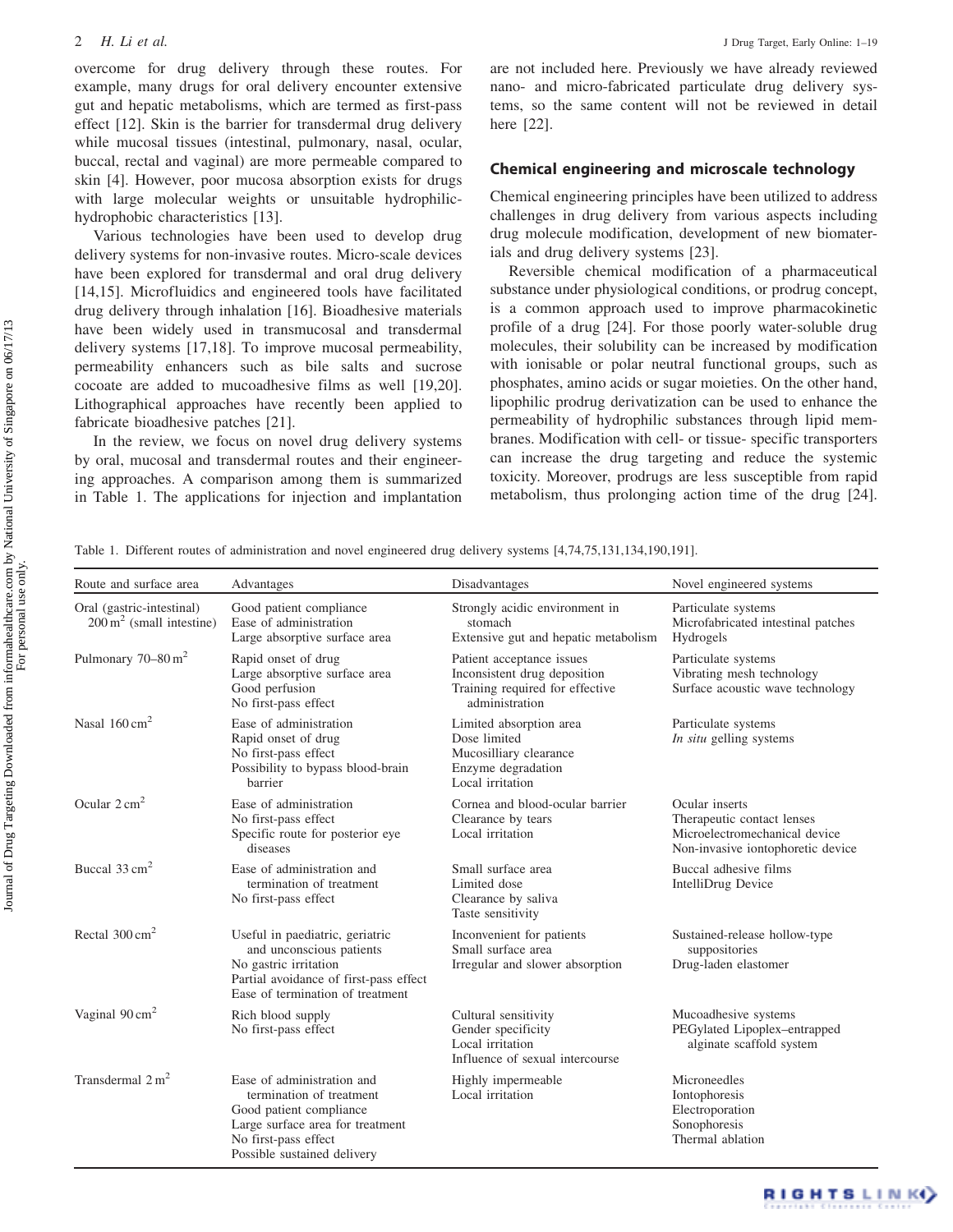Conjugation to poly(ethylene glycol), or PEGylation not only increases the solubility of drugs and proteins, but also makes drugs more stable in physiological state and prolongs the action time of the drug. Furthermore, reduction or elimination in immunogenicity was also observed in PEGylated protein molecules [25].

One of the advances in drug delivery is the rational design of polymers as carriers for a specific drug molecule. For example, dendrimers are dentritic polymers that have very well-defined nanostructures and high level control over its size, branching density and surface functionality. They are useful nanoscale carriers for drug and gene delivery. Both hydrophilic and phrophobic drug molecules can be formulated with dendrimers [26]. They have been applied in intravenous, oral, pulmonary, nasal, ocular, and transdermal drug delivery systems [26,27]. Efforts have also been made to develop polymers responsive to environment stimuli, such as pH, temperature, ionic strength and biological signals. For example, hydrogels are three dimensional polymeric networks that are able to absorb a large amount of water or biological fluids in their structure due to chemical or physical crosslinking, useful in biomedical applications including drug delivery [28]. Various hydrogel systems have been engineered, such as polysaccharide grafted microgels, interpenetrating network microgels and nanoscale hydrogels. These hydrogels have the ability to sense and respond to the changes in environment and adjust their swelling ratio [29]. Finally, bioadhesives are useful in mucosal and transdermal drug delivery to increase retention time and will be discussed in detail.

Another important feature is the application of polymers to engineer drug delivery systems for sustained release, targeting, breaching transport barriers, and for enhanced intracellular transport [30]. This approach has been applied to many particulate delivery systems. For example, coating the particle surface with certain polymers, such as poly(ethylene glycol) can prolong the circulation of drug carriers in vivo. To achieve targeted delivery, the particles can be modified with specific ligands that selectively recogonize certain cellsurface components or receptors. Stimuli-sensitive drug delivery systems can be engineered by incorporation with environment-responsive polymers and particles of magneto-sensitive materials. Modification of drug carriers with cell-penetrating proteins can increase their ability to cross cell membranes. The aforementioned approaches can be combined to fabricate multifunctional drug carriers, for example, with both cell penetration function and stimuli sensitivity [31].

In addition to chemical engineering, nano/micro-scale technologies have been shown to be useful in developing drug delivery systems, by offering structural and functional control of drug carriers [32]. Traditionally, nanoparticles have shown superiority in tackling the problems of drugs with poor water solubility and undesirable pharmacokinetic profiles [33]. Nano- and micro-fabrication technologies can be used to precisely control the homogeneity of micro- and nanoparticles, including their sizes and shapes, to improve their in vivo performances [22]. Microfabrication technology has also been utilized to develop devices that provide active and controlled release of drug. For example, microfabrication is an enabling

tool for localized delivery of drugs by controlling the reservoir properties of the devices [34].

## Bioadhesives for dermal and mucosal membranes

Bioadhesives are useful to prolong the residence time of formulations at the delivery site through close contact and adhesion, which can potentially increase bioavailability at lower concentrations of drug. Controlled release of the active pharmaceutical agent in combination with extended residence time can help to reduce drug administration frequency. Targeted drug delivery to particular tissues is possible by incorporation of target-specific ligands in the bioadhesive. Besides, cost and dose-related side effects may be reduced due to efficiency and localization of the drug delivery [35].

Bioadhesive materials have been utilized in both transmucosal and transdermal delivery systems [17]. However, there are different factors to consider in the fabrication of bioadhesives for mucosa and skin. In general, three main factors determine the characteristics of a substrate for adhesion. The first factor is the chemical composition and structure of the substrate surface that contributes to the thermodynamics of the adhesion; the second factor is the mechanical properties of substrate's contact volume; and the third factor is the surface morphology of the substrate, which controls the effective contact area [36].

Biological surfaces vary greatly in their hydration levels. The main difference between skin and mucous membranes is that the latter is non-keratinized and highly moist due to continuous production of mucus to prevent itself from becoming dry. This makes the mucous membrane behave as a rather hydrophilic substrate for adhesives. In contrast, stratum corneum, the outermost layer of the skin, is hydrophobic in nature to effectively act as a barrier to transepidermal water loss. Although there are considerable morphological and mechanical differences between the skin and mucous membranes, the main factor to be considered for the development of specific adhesives for each type of these substrates is their surface chemical composition, mainly the water content [37].

The initial step in the process of bioadhesion is formation of a series of interactions between surfaced molecular moieties of bioadhesive and the biological substrate. Subsequently, polymeric chains of the bioadhesive interpenetrate into the bio-substrate. It has been shown that by incorporation of specific ligands into the bioadhesives, they can be guided to directly bind to the receptors on the cell surface [38]. This enables targeted delivery of active pharmaceutical agents into the cells since binding to cell surface receptors often results in endocytosis internalization.

### Oral drug delivery systems

Oral drug administration is generally preferred because of its ease of use and good patient compliance. However, many drugs, especially proteins and peptides, have poor oral bioavailability due to their instability, low solubility and/or limited permeability in gastrointestinal tract, therefore not suitable to deliver orally [2,39]. Recent developed systems for oral drug delivery are reviewed below.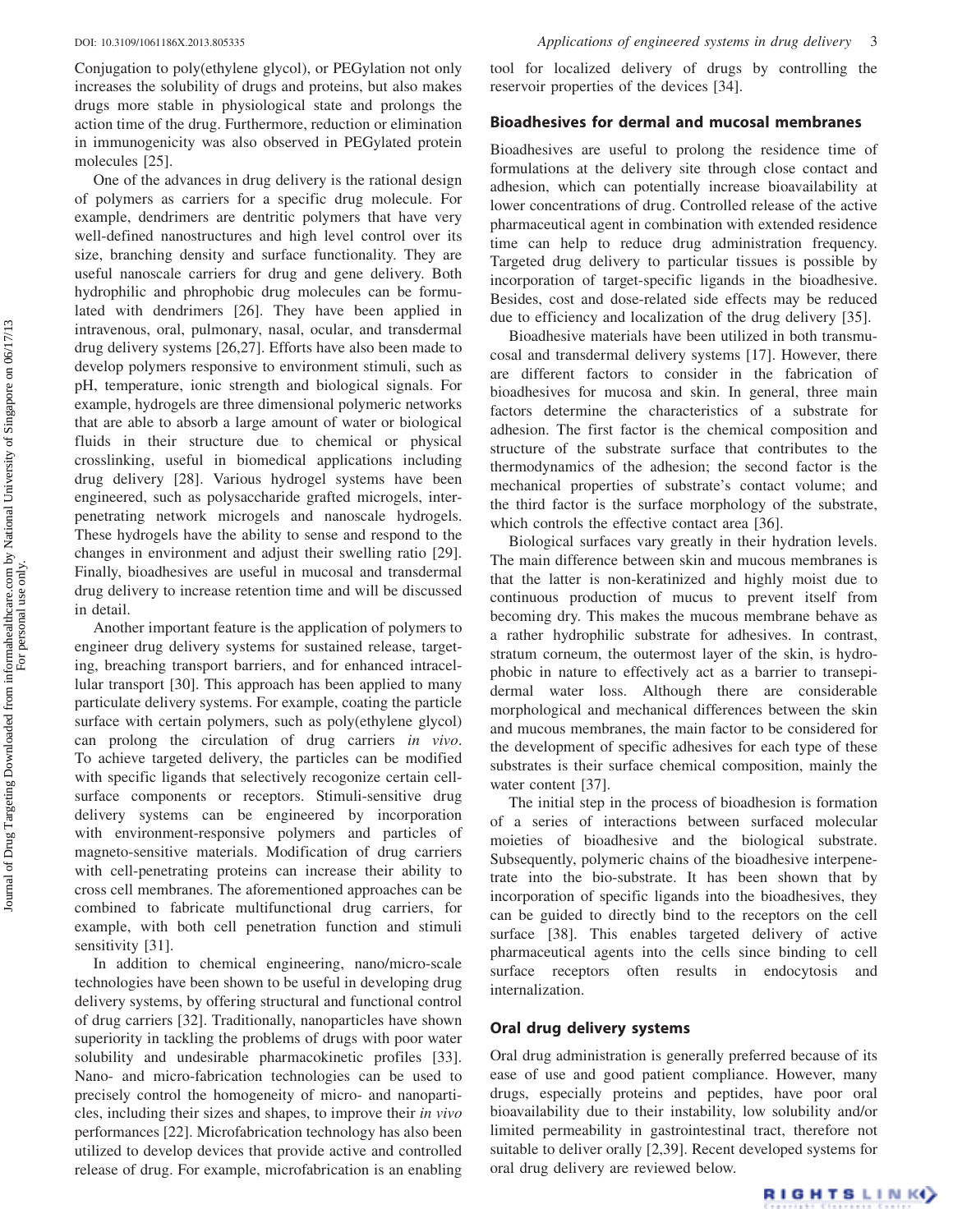#### Particulate systems

Particulate systems have been employed to improve drug delivery through various routes. Safety and biocompatibility of the materials used to construct the particulate systems need to be considered in the first place. For oral drug delivery, these particulate systems must withstand the harsh conditions of the gastrointestinal tract, such as the acidic environment of the stomach and the abundant enzymes in the intestines. A variety of particulate systems, such as liposomes, microspheres and nanoparticles have been reported to encapsulate the drugs and protect them from the harsh gastrointestinal tract environments [40]. Additionally, the particles can be further optimized for mucoadhesion, cellular uptake and targeting [41]. Mucoadhesive polymers have been employed to prolong the residence time of these particles to increase their oral bioavailabilities. Modification with hydrophilic stabilizing polymers, such as poly(ethylene glycol), can further protect the particles from proteolytic enzymes. Grafting ligands such as antibodies, lectins and peptides at their surfaces can direct the delivery to certain intestinal cells [41,42].

The enzymes and the bile salts in the gastrointestinal tract might destroy the lipid bilayers of liposomes, which will cause the leaking of the loaded drug. It was found that liposomes containing certain lipids, such as gangliosides had a higher stability in bile and pancreatin. Such formulations might survive in gastrointestinal tract [43]. The oral bioavailability of a hydrophilic drug metformin was improved by using liposomes which were coated with chitosan and b-glycerophosphate. Chitosan can increase the mucoadhesiveness of liposomes but it alone is not enough to protect liposomes in gastrointestinal environment because of its high solubility in acidic solutions. Thus, crosslinkage of chitosan with  $\beta$ -glycerophosphate was used to increase the stability of the system in gastrointestinal tract [44].

Mucoadhesive microspheres based on dextran and poly(ethylene glycol) was fabricated to control the release of a hydrophobic drug ketoconazole. Monoacrylated poly(ethylene glycol) was linked to dextran by photopolymerization. The microspheres showed a higher affinity towards aqueous media at pH 8, which indicated its potential as site specific drug delivery system [45]. A vaccine-laden albumin microparticles was modified with a ligand Aleuria aurantia lectin, to target M-cells in the small intestine and demonstrated its potential for oral vaccination [46].

Dendrimers have shown great potential for drug delivery. There are three methods to load drugs into dendrimers. First, since the cores of dendrimers are hydrophobic, it is suitable to form complex with poorly water-soluble drugs. Second, hydrophilic drugs can be coordinated to the highly reactive surface functional groups (like amide, carboxyl and hydroxyl) via ionic interactions. Third, drugs can be covalently linked to the terminals to form dendrimer prodrugs [27]. Polyamidoamine dendrimers were found to have enhancing effect on small intestinal absorption of poorly absorbable drugs with small molecular weights, including 5(6)-Carboxyfluorescein, calcitonin and isothiocyanatedextrans in rats. However, they failed to increase the absorption of macromolecular drugs including insulin and isothiocyanate-dextrans with an average molecular weight of 9100. It might be because dendrimers loosened the tight junctions of epithelial layer and thus an improvement in the absorption of small molecular weight drugs was achieved [47]. The transepithelial transport and toxicity of polyamidoamine dendrimers as carriers for oral drug delivery has been reviewed by Sadekar and Ghandehari [48].

Delivery of gene silencing nucleic acids via oral route can be enhanced by particulate systems and was reviewed by Akhtar [49]. Extensive reviews on oral particulate systems can be found elsewhere [41,50–52]. Although many technologies have been reported to produce particulate systems, most of them are not easily scalable. Reagents, solvents and materials used in the process have to be considered [53]. Besides, the control over the homogenicity of particle size and shape remains a challenge. Recently, microfabrication techniques were found to be able to precisely control the size and shape of particulate drug delivery systems. These techniques include particle replication in non-wetting templates (PRINT) technology, step and flash imprint lithography, film stretching, flow lithography, flow-focusing microfluidics and bioprinting. Details of these techniques can be found in our early reviews [22].

### Microfabricated intestinal patches

Microfabrication techniques, such as three dimensional printing, lithography, etching and thin film deposition, have been explored to fabricate microfabricated intestinal patch systems to enhance oral drug delivery [34,54–56]. Microfabricated intestinal patches combine the advantages of programmed release, increased bio-adhesion, improved tissue selection and penetration. They can be fabricated in flat and thin shape with a mucoadhesive surface to maximize the contact with intestinal linings while limiting the drug release to luminal fluids. Usually, drug is segmented into a reservoir to preserve the stability of bioactive agent and enable high drug concentrations against the intestinal mucosa [14].

In another study, Desai group developed a SU-8 micropatterned device by photolithography. Photopolymerized poly(ethylene glycol) dimethacrylate hydrogels containing therapeutics were introduced to the device. By controlling photo-initiation conditions, such as ultraviolet light exposure time and initiator concentrations, multi-layers of hydrogel with different therapeutic agents were incorporated into the microdevice. The fabrication process is shown in Figure 1 [55]. Biotinylated tomato lectin, together with acrylatedavidin, were also introduced into the hydrogel to increase the bioadhesion of the microdevice. Avidin was first covalently attached to the di-methacrylate hydrogel backbone, and then biotinylated tomato lectin was bound to the avidin. In vitro experiments demonstrated that the microdevice with functionalized lectin can attach onto caco-2 cells [57].

The current research of microfabricated intestinal patch is limited to in vitro and ex vivo models. Nevertheless, this system is potentially useful to improve drug absorption, especially for hydrophilic biomolecules, such as peptides and proteins. Biodegradability of the materials should be considered for the application of such systems in vivo. Furthermore, affordable fabrication methods for large scale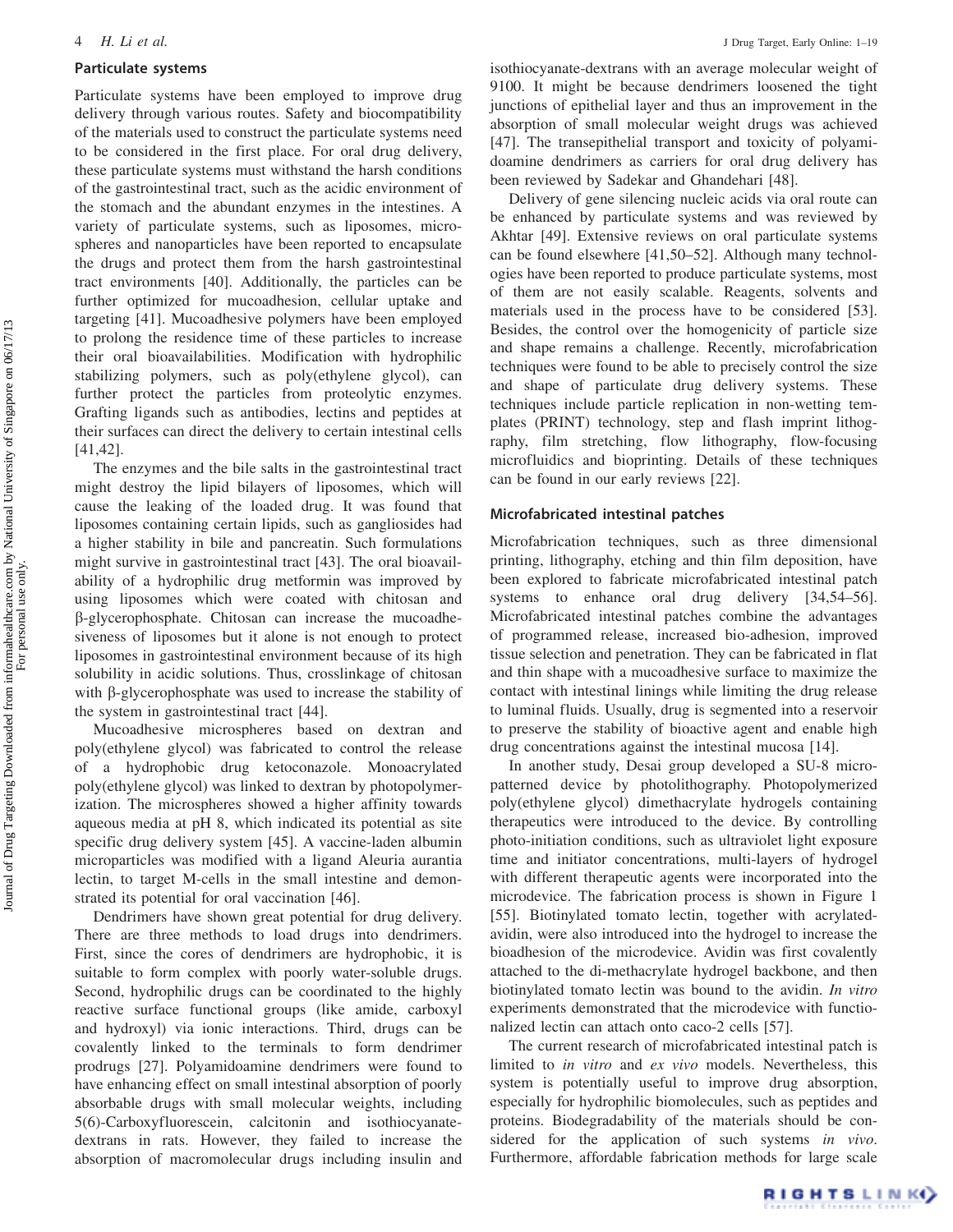

Figure 1. Process flow overview for fabrication of multilayer poly(ethylene glycol) dimethacrylate laden SU-8 microdevice [55].

production need to be developed to turn these proof-ofconcept systems into commercial reality [58].

### Hydrogels

Hydrogels may swell due to changes in the surrounding environment. They showed great potential as carriers for oral administration of drugs, including fragile proteins and nucleic acids by offering protective mechanisms to these molecules [29]. Hydrogels can be further optimized for mucoadhesion, cellular uptake and controlled release [59]. In particular, in situ gelling system is a special hydrogel system. It is homogeneous liquid when administered orally and forms gels at the target site. This property may benefit patients with swallowing difficulty [60].

Poly(methacrylic acid-g-ethylene glycol; P(MMA-g-EG)) hydrogel showed its potential for oral delivery of proteins and peptides, such as insulin, calcitonin and interferon  $\beta$ . The peptides and proteins were incorporated into the hydrogels by equilibrium partitioning. Different incorporation efficiencies were obtained for insulin, interferon  $\beta$ , calcitonin and bovine serum albumin (BSA) [61]. Drugs can be protected from the harsh gastric environment and released in intestinal environment because of the pH-dependent swelling properties of hydrogels [62]. These hydrogels have also been shown to be capable of inhibiting the intestinal enzyme activity by binding to calcium [63,64]. Besides, P(MMA-g-EG) hydrogel nanospheres were able to open the tight junctions between epithelial cells and dramatically reduce the mucosal

membrane resistance in Caco-2 monolayers [63,64]. Schoener et al. [65] developed interpenetrating polymer networks composed of  $P(MMA-g-EG)$  and  $poly(n-butyl)$  acylate; PBA). The two polymers are not chemically crosslinked but physically entangled. The incorporation of hydrophobic PBA made the hydrogel system suitable for hydrophobic drug delivery. Mucoadhesive properties of the P(MMA-g-EG) hydrogel system were further improved when it was functionalized with wheat germ agglutinin, a lectin which can provide a specific adhesion to mucins in the mucosal layer [28].

A combination strategy of cyclodextrin complexation and hydrogel system was evaluated in oral insulin delivery [66]. Cyclodextrin can be used to enhance drug stability and absorption. Insulin was complexed with methylcyclodextrin (MCD) and then encapsulated in poly(methacrylic acid) chitosan-poly(ethylene glycol; PCP) hydrogel microparticles. It was found that MCD effectively improved the permeation of insulin through Caco-2 cell monolayers. PCP hydrogel microparticles containing MCD-insulin showed a better biological effect in diabetic animals than the PCP microparticles containing unmodified insulin, but the difference was not significant [66].

Hezaveh et al. reported that the dispersion of genipin and MgO nanoparticles inside carrageenan hydrogels has good control over the drug release under gastrointestinal conditions [67]. Carrageenan is a sulphated polysaccharide extracted from red seaweeds and widely used in the food industry. The model drug methylene blue was first loaded in the MgO nanoparticles. Then, the nanoparticle solution was added to hot carrageenan solution to be embeded inside hydrogels. The nanoparticles serve as nano-sized drug reservoirs inside the hydrogels. A greater control over drug release can be obtained by adding a cross-linking agent genipin into the carrageenan hydrogels, which increased the drug release in intestine medium while decreased drug release in stomach [67].

For in situ gelling systems, phase transition can occur due to a change in temperature or cation concentration [60]. It was reported that when two or more polymers were appropriately blended, a new system with desired gelling properties can be obtained [68]. Itoh group investigated in situ gelling systems with different combinations of polymers for oral drug delivery. Paracetamol was used as model drug in these systems [60,69–71]. It was found that the mucoadhesive property of chitosan was enhanced with glyceryl monooleate added. Both hydrophilic and hydrophobic molecules, such as lidocaine hydrochloride, ketoprofen and dexamethasone were tested. But the release of all these drugs from the gels was too fast in vitro. Incorporation of glutaraldehyde as a crosslinker can retard the drug release. The release of dexamethasone can be further sustained by incorporating in ethylcellulose microspheres [72].

# Pulmonary drug delivery systems

Pulmonary drug delivery has been widely explored for the treatment of local respiratory diseases such as asthma and chronic obstructive pulmonary diseases [73]. Pulmonary drug delivery circumvents the first-pass effect, hence reducing doses and side effects. Pulmonary route is also very attractive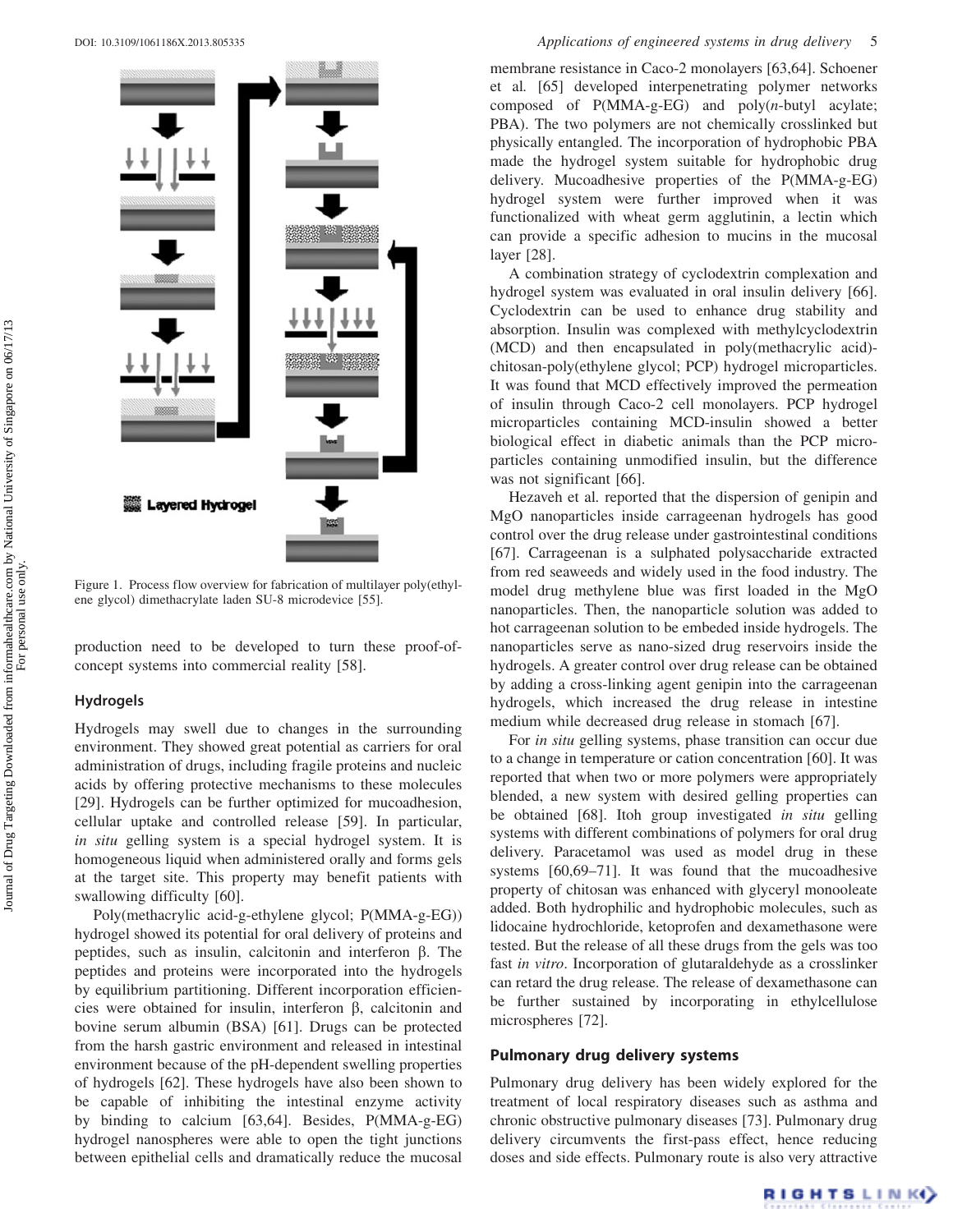for systemic drug delivery because of rapid onset of drug action owing to the large absorptive surface areas, thin epithelial barrier and high blood flow [74]. To be delivered into the lung, drugs can be formulated into aerosols. The deposition of an aerosol in airways is dependent on the physicochemical properties of the drug and the formulation, the aerosol generation device and the respiratory characteristics of the patient [75]. The optimum aerosol size range of  $1-5 \mu m$  is expected for oral inhalation products. Aerosols larger than  $5 \mu m$  are more likely to deposit in the upper respiratory tract [16].

A pulmonary drug delivery system includes the development of formulation as well as a suitable aerosol-generation device. The formulation development of pulmonary drug delivery systems will be discussed below. Advances in nebulising techniques, such as vibrating mesh techniques and surface acoustic wave (SAW) technology will be reviewed.

# Particulate systems

Micro- and nano-particulate systems, such as liposomes, dendrimers, nanoparticles, nanosuspensions and microspheres have been explored in pulmonary delivery [76–82]. Polyamidoamine dendrimers with positive charge have shown the enhanced bioavailability in pulmonary delivery of low-molecular weight heparin (a negatively charged oligosaccharide) to treat vascular thromboembolism. In this formulation, dendrimer-drug complex was formed [78]. Further studies showed that heparin encapsulated in pegylated dendrimers has a longer circulating half-time and increased pulmonary absorption [76]. In addition to dendrimers, cationic liposomes were used as carriers for heparin and showed enhanced pulmonary absorption. These cationic liposomes were prepared by conventional methods, i.e. lipid dispersion, solvent evaporation and extrusion [77].

Microfabrication technology, such as PRINT has precise control over particle size and shape and showed promising applications in these nanocrocarrier system production [22]. Precise control over particle geometry allows for defined aerodynamic properties, enhancing aerosol performance and differential lung deposition in vivo. PRINT technology for dry powder fabrication has been demonstrated to improve aerosol performance applicable to pulmonary drug delivery. The incorporation of various compounds, including small molecules, proteins, nucleic acids, and drug/polymer matrix showed that this particle engineering approach is versatile and gentle. An influenza vaccine produced by PRINT technology has progressed into clinical trial. It showed that this microfabrication technology can be used to produce GMP products [83].

Electrospraying has been explored for the generation of nanoparticles. Charged small droplets with high monodispersity can be generated through electric field control. Since these droplets are charged and self-dispersing, coagulation can be avoided [84]. Chitosan nanoparticles with an average diameter of 124 nm were prepared by electrospray deposition, which showed the potential to be used in pulmonary delivery [85]. Non-viral vectors for gene delivery, monodispersed oligodeoxynucleotide encapsulated lipoplex

nanoparticles and plasmid DNA/plolyethylenimine polyplexes with improved delivery efficiency, were generated by onestep coaxial electrospraying [86,87].

#### Vibrating mesh technology

The recently developed nebulizers using vibrating mesh technology can generate droplets with smaller sizes, which showed high efficiency in delivery of drug into deep lung than conventional nebulizers [73]. Vibrating mesh nebulizers have perorated plate/mesh which vibrates in contact with liquid to generate the aerosol. The oscillation of the mesh was caused by a piezoelectric crystal with a lower frequency compared with ultrasound nebulizers. The devices do not heat up the fluid during atomization, which may be beneficial to liable substances such as proteins. Besides, vibrating mesh nebulizers were demonstrated to be more suitable for delivery of suspensions than ultrasonic nebulizers [73,88].

Products using vibrating mesh technology includes Aerodose, eFlow, MicroAir, AKITA<sup>2</sup> APIXNEB, etc [89]. However, the cost of these devices can be an obstacle for their applications. The vibrating mesh nebulizers have been used to aerosolize liposomes as well as proteins, such like  $\alpha_1$ proteinase and DNase I [90–92]. Elhissi et al. studied vibrating mesh nebulizer to aerosolize liposomes loaded with hydrophilic drugs. The liposomes were made from ethanol-based pro-liposome technology, which disperse concentrated ethanolic solutions of phospholipid within an aqueous phase, which has the advantage of entrapping hydrophilic drugs. Once nebulized by a vibrating mesh nebulizer, a higher nebulization output and smaller droplet size were obtained when NaCl (0.9%) solution was used as the dispersion medium. However, a significant loss of the originally entrapped hydrophilic drug was observed during nebulization [90], although it was reported that vibrating mesh nebulizers have less disruptive effect on liposomes compared with ultrasound and jet nebulizers, because the high mechanical forces of the latter two nebulizers can disrupt the liposome bilayer and cause drug leakage [93,94].

A micro-pump based droplet generator was introduced to prepare mono-dispersed aerosols on demand. This valveless micro-pump was fabricated from polydimethylsiloxane with multiple vibrating membranes and three nozzles/diffusers [95,96]. Numerical stimulation showed that the device has the potential to produce liquid droplets with controlled sizes from nano to micro range by vibrating frequency control. Besides, the droplet size is controlled by the diameter of outlet nozzle [96,97].

# Surface acoustic wave technology

Recently, Yeo et al. reported SAW as a novel nebulizing technology for pulmonary delivery as well as an effective tool for nanoparticle generation [16]. SAWs are sound waves possessing amplitude on the nanoscale, propagating on a piezoelectric single crystal substrate. Different from conventional ultrasound, which needs a power input of 10 W and bulk medium to transfer the energy, SAW propagates over a thickness of four wavelengths at a low power requirement (1 W). Thus, SAW atomization provided a potential platform for a novel portable palm-size nebulizer development [98].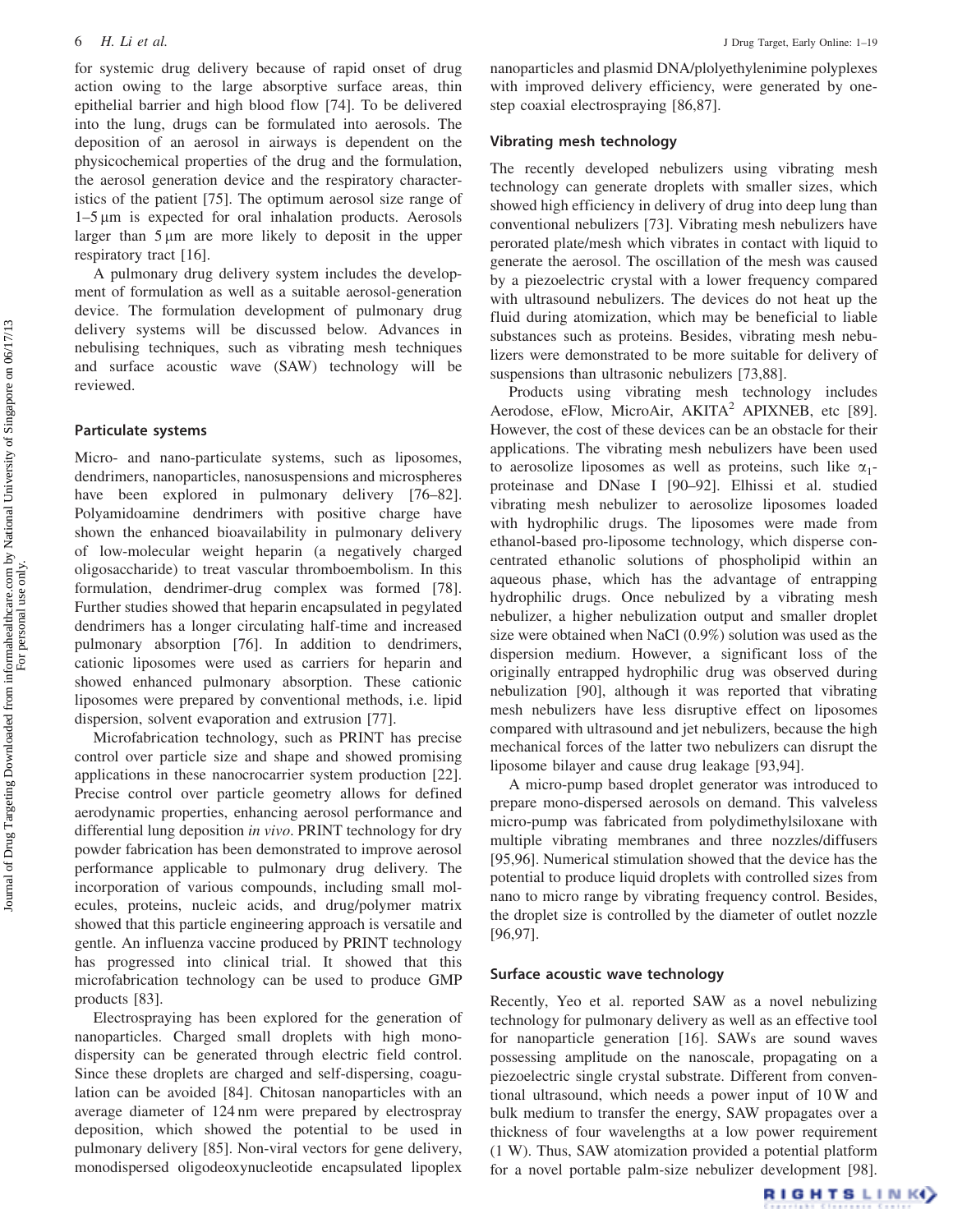

Figure 2. Schematic of the SAW device showing the aluminium– chromium interdigital transducers (IDT) electrodes patterned on the piezoelectric (LiNbO3) substrate. A RF power source supplies the atomizer with a sinusoidal electric signal via the IDT which excites the SAW on the substrate [99].

Figure 2 is an illustration of a SAW device, fabricated by sputtering and photolithography with wet etching techniques. Salbutamol-contained aerosols with a size distribution of  $2.84 \pm 0.14$  µm was generated by using the SAW device and 70–80% of the drug can be delivered to a lung model [99]. Mono-dispersed insulin aerosols around  $3 \mu m$  and BSA nanoparticles with a size of 50–100 nm can be generated by SAW atomization. It indicated that SAW was a convenient and flexible method for nanoparticle generation. Based on this technology a portable device for pulmonary administration may be developed [100].

## Nasal drug delivery systems

Nasal drug administration is naturally an excellent choice for local nasal diseases. Intranasal administration is also attractive for systemic drug delivery, since this easily accessible route is non-invasive, allows fast onset of systemic action without first-pass metabolism and has the possibility to bypass blood-brain barrier. However, for intranasal delivery, drug molecules have to cross the nasal mucosa, which has limited permeability for hydrophilic drugs or drugs with a molecular weight larger than 1000 Da. Besides, mucociliary clearance limits the residence time of drug in nasal cavity. Enzymatic degradation further limited the absorption of proteins and peptides via nasal route [101]. Particle size is one of the critical parameters for nasal sprays and aerosols because particles with different sizes have different deposition behaviour thus affect their *in vivo* uptake. It was reported that particles larger than  $10 \mu m$  deposit in nasal cavity. Particle size between 2 and  $10 \mu m$  may go in to the lungs, while particles smaller than  $1 \mu m$  are exhaled [102]. Different approaches have been used to increase nasal bioavailability of drugs, including prodrug strategy, use of enzyme inhibitors, absorption enhancers, mucoadhesive materials and particulate systems [102].

# Particulate systems

Without any enhancement, molecules up to 1000 Da can pass the nasal mucosa. When encapsulated in micro/nano-sized drug carriers, peptides, proteins and vaccines can also be delivered by nasal administration [103]. The particulate

systems can protect drugs from enzymatic degradation in nasal cavity and help the drug to cross the nasal mucosa. Liposomes, microspheres and nanoparticles were proved to be beneficial in vaccine delivery by improving immune responses [104–106]. In addition, nanoparticles have the potential in facilitating the transport of drugs from nasal to brain. Zhang et al. demonstrated that a higher concentration of nimodipine in the cerebrospinal fluid can be achieved, when delivered by poly(ethylene glycol)-poly(lactic acid) nanoparticles than by nasal solutions [107]. The detailed application of particulate systems in nasal drug delivery has been reviewed elsewhere [108,109].

# In situ gelling systems

To achieve high absorption and sustained release for intranasal administration, in situ gelling systems have been studied for nasal drug delivery. In situ gels can be administered easily to the nasal cavity in a liquid form, and form gel upon contact with the nasal mucosal surfaces to increase the residence time and diminish mucociliary clearance [110]. Deacetylated gellan gum can form gel at physiological ionic concentrations and was used for intranasal delivery of gastrodin to treat nervous system diseases [111]. Mucoadhesive in situ gel was formed for nasal delivery of sumatriptan by utilizing temperature-dependent polymer Pluronic<sup>®</sup> F127 and mucoadhesive polymer Carbopol<sup>®</sup> 934P [112]. Another thermo-sensitive polymer, poloxamer, was used to develop nasal in situ gels to deliver plasmid DNA constructs [113].

Different from in situ gels mentioned above, nasal inserts based on mucoadhesive gelling polymer can be inserted into nasal cavity in a solid form, and form gels through rehydration [114]. This dosage form combines the advantages of solid (better stability and dosing accuracy with acceptable foreign sensation) and prolonged residence of a gel. Freeze-drying technology is normally used for the preparation of these nasal inserts [115]. Such delivery systems have been investigated for peptide, protein and vaccine delivery through nasal route [116,117]. After being applied into nasal cavity, in situ gels and nasal inserts both formed gels to retain drugs in the nasal cavity. The formed gels should have enough mucoadhesion to adhere to the nasal cavity for sufficient time to reach predicted therapeutic effect. However, the mucoadhesion should not be too strong to damage the mucosa. The advancement of polymer science facilitated the development of such systems.

# Ocular drug delivery systems

Systemic drug delivery to the ocular site is limited due to the presence of a blood-ocular barrier. To achieve a desired therapeutic effect, a large dose is usually used which will cause side effects [118,119]. Traditionally, local drug delivery systems using eye drops or ointments are an alternative to systemic drug delivery. However, this route of application is only able to reach out to the anterior site of the ocular system since the penetration of drug to the posterior site is largely inhibited by the blood-ocular barrier [120]. Moreover, the low corneal and conjunctival absorption (55%) makes it difficult to produce a therapeutic concentration of the drug [118].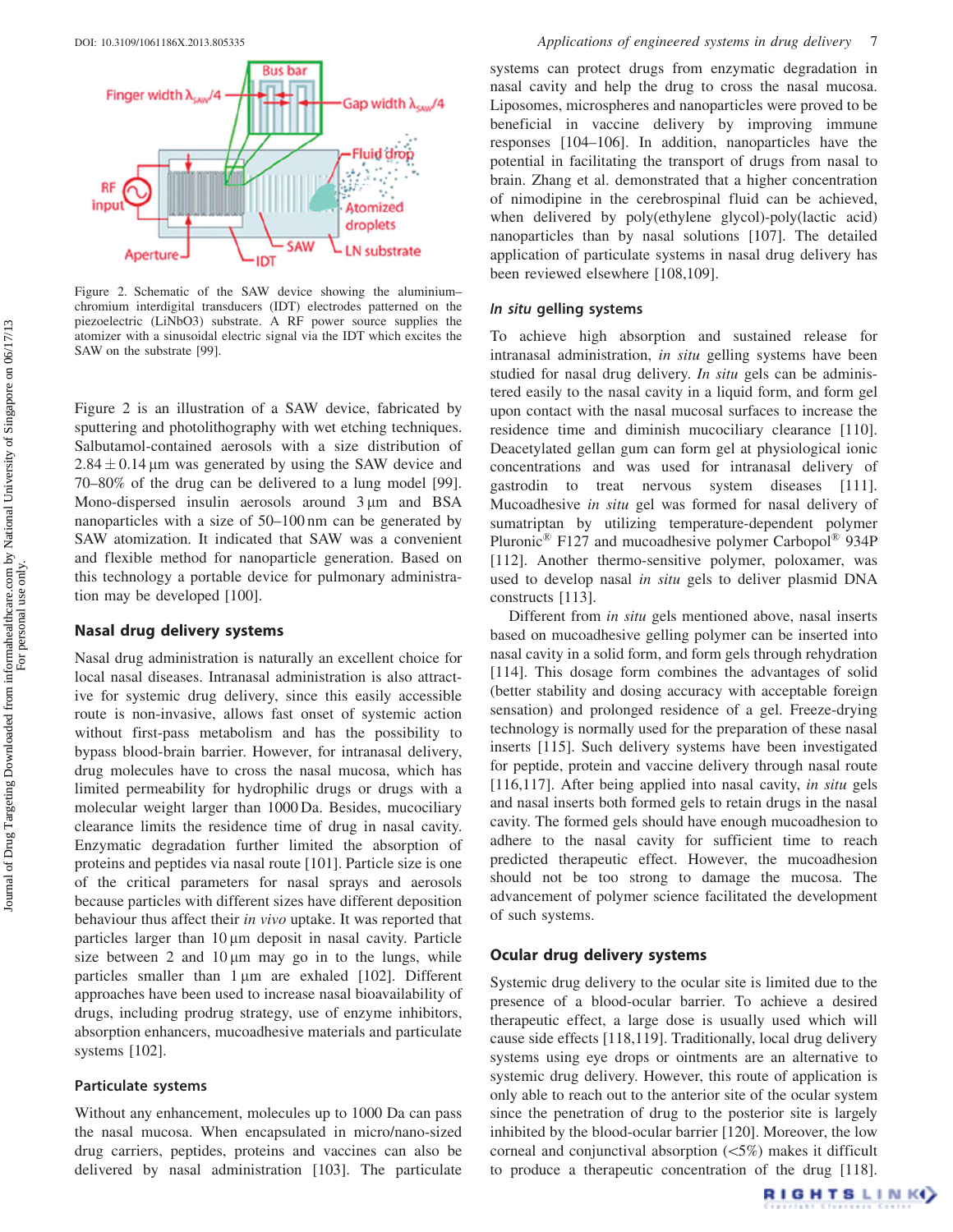As such, treatments of posterior ocular diseases like retinal disorders remain a challenge. Over the past two decades, various novel drug delivery systems have been developed to overcome the problem posed by the blood-ocular barrier. Among these novel drug delivery systems, a local delivery is preferred due to the prolonged stable drug release and minimization of side effects [121].

### Ocular inserts (OIs)

OIs are sterile polymers with drug incorporated inside the polymers or coated on their surfaces. They are to be implanted into the conjunctival sac surgically, hence the term inserts. A large variety of OIs are present due to the difference in drug solubility, drug release mechanism and other factors. Soluble OIs release drug by diffusion as the device slowly dissolves in tears [122]. Unlike soluble OIs, insoluble OIs employ different mechanisms to release drug from the drug reservoir. These mechanisms include diffusion, osmosis and bio-erosion [123]. In general, insoluble OIs consist of drugs and an insoluble solid matrix which acts as a container of the drugs. Two pieces of rate-controlling membranes are present on the top and bottom surfaces of the OIs. Small pores are present in the membrane, which allow tears to enter into the drug reservoir to dissolve the dispersed drug. The solubilised drug is then released to the target site [124].

Two compartments separated by a semi-permeable membrane are found in the OIs that use osmosis. The inner compartment contains a reservoir of drug and is bound by an impermeable rubber membrane. The outer compartment has osmotic agents dispersed and is surrounded by a semipermeable membrane. Aqueous medium from the tear enters the outer compartment by osmosis, creating a hydrostatic force. Pores are then formed on the rubber membrane due to the force and the drug inside is able to go into the eyes at a controlled rate [124].

OIs that use bio-erosion are made up of biodegradable polymers such as collagen. The drug is incorporated into the solid matrix. As the insert is eroded by the tears in the aqueous environment, the drug is released gradually. Similar to the soluble OIs, biodegradable OIs do not require removal after the drug reservoir is depleted [124].

Generally, OIs serve the purpose of sustained drug delivery into the posterior ocular space. However, it could cause discomfort as they can be felt by the patients, especially the insoluble OIs. It might also obstruct the vision and slip off from the conjunctiva with rubbing on the eye [123].

# Therapeutic contact lenses (TCLs)

The use of TCL is growing popular due to the ease of use and improved compliance. However, TCL made solely by hydrogel is not plausible due to the swelling effect when it is placed into the eye which will in turn cause discomfort to the patients as well as a modified drug release profile. Other approaches of making TCL with various polymers also pose some drawbacks [125]. Hence, a TCL with various imprinted materials which have shape and size memory is developed. Venkatesh et al. have worked on imprinted hydrogel with different compositions using free-radical UV photopolymerization at a controlled temperature and non-oxidative

environment [125]. Among all, imprinted hydrogel has been proven by Ali et al. to have relatively longer drug release duration of ketotifen up to 5 days. The type of hydrogel employed in making contact lenses is the durable and insoluble hydrogel which has been extensively researched during the past three decades. Its prolonged and stable drug release profile has been established. In addition, the transparency and similar refractive index to the lens, allows it to be imprinted to the lens without affecting the eyesight. Under in vivo study, sink condition is assumed and a zero order kinetic drug release is reported [126]. TCL is generally used to achieve a sustained release of drugs to relieve eye allergy for up to 1 day instead of applying eye drops every 2 h [126]. However, long term use of TCL has yet proven to be safe for patients. Its efficacy for ocular disease requiring chronic treatment or suppressant will remain questionable until further modification and proof [127].

#### Microelectomechanical device (MEMD)

MEMD is a device surgically inserted into the conjunctiva [128]. It consists of three main components: a drug reservoir encapsulated into a silicone rubber in a chip, an electrolysis pump and a parylene cannula (Figure 3A). The pump works to deliver the drug from the reservoir into the intraocular space via a parylene cannula. The pump is able to adjust the rate of drug release as well as to deliver the drug as a bolus or a continuous flow by electrochemical means. The cannula can be adjusted either to the anterior or posterior of the intraocular space to achieve a drug delivery to a specific target site (Figure 3B). Different from other devices which require surgical removal after the drug has run out, MEMD enables refilling of the drug without removing the device. A non-coring syringe needle can be used to refill the drug in to the silicone rubber which is able to withstand multipuncture and reseal after the removal of the needle [129]. As a result, MEMD is able to provide a sustained stable drug release to the intraocular space without the need to replace the device after the drug reservoir is exhausted, saving the patients from undergoing multiple surgeries to get a long-term use of the device [128].

#### Non-invasive iontophoretic device

Iontophoresis is a process employing an electric current to deliver drug into the target site. It is also described as injection of drug without a needle and therefore considered as a non-invasive method. Delivery via iontophoresis demonstrates a good penetration into the posterior ocular space, forming a depot which will allow a sustained release of drug (Figure 3C) [130]. However, only in vivo trial on rabbits has been carried out to test the drug release profile by the depot so far. Moreover, the relative duration of drug actions is shorter than the drug delivery system described above [127].

Even though ocular route of drug administration is generally considered as non-invasive and the drug release is controlled and prolonged, it would still encounter some patients' non-compliance since most of the drug delivery systems need to be inserted into the eyes which would require surgical procedures. Hence, rather than systemic delivery, localized delivery systems targeting eye disorders are their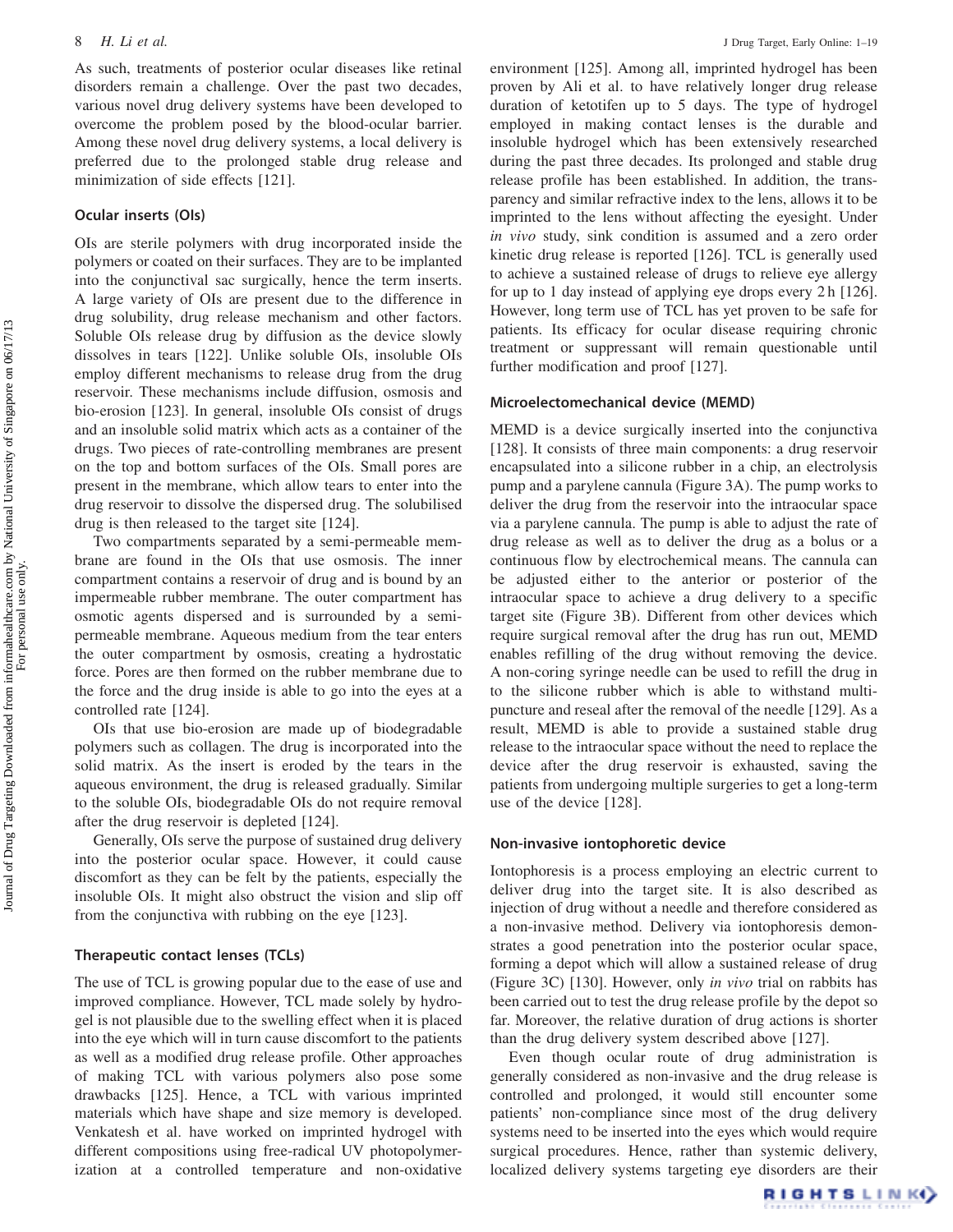Figure 3. (A) Cross-section of the ocular drug delivery device depicting electrochemical pumping of drug into the eye [128,129]; (B) Conceptual illustration of the implanted ocular drug delivery device [128,129]; (C) Visulex depot-forming methodology [130].



main applications. Moreover, the complexity of the devices makes it potentially difficult to manufacture in large scale and increases overall cost.

# Buccal drug delivery systems

With a rich blood supply and relatively good permeability, oral cavity gradually gains its popularity as an alternative route for drug delivery. Sublingual mucosa has been well studied and is a generally acceptable site for drug delivery due to the ease of administration, non-invasiveness, avoidance of first-pass effect and high permeability [131]. However, due to the high saliva flow, the drug is flushed off easily and prolonged drug release is consequently not feasible in the sublingual route [132]. Buccal mucosa is therefore an alternative to the sublingual route because of the possibility for the development of a sustained drug release system. Traditional buccal drug is administered as a gel or a paste.

However, the gel or paste is unable to stay at the buccal mucosa for a long time as it is easily removed by tongue movement or washed away by saliva. Moreover, eating food will reduce the amount of drug available to the buccal mucosa. Another concern is the narrow pH range at around 7 which may not be suitable for dissolution of some drugs [132]. In addition, the permeability of buccal mucosa is lower than that of the sublingual mucosa. To increase the contact time of drug with the mucosa and allow a better penetration of the drug, researchers have investigated various permeability enhancers and developed novel drug delivery systems, such as the buccal adhesive film and the IntelliDrug Device (IDD) [132,133].

# Buccal adhesive films

Buccal adhesive films are mucoadhesive polymeric films capable of attaching to the buccal mucosa for a desired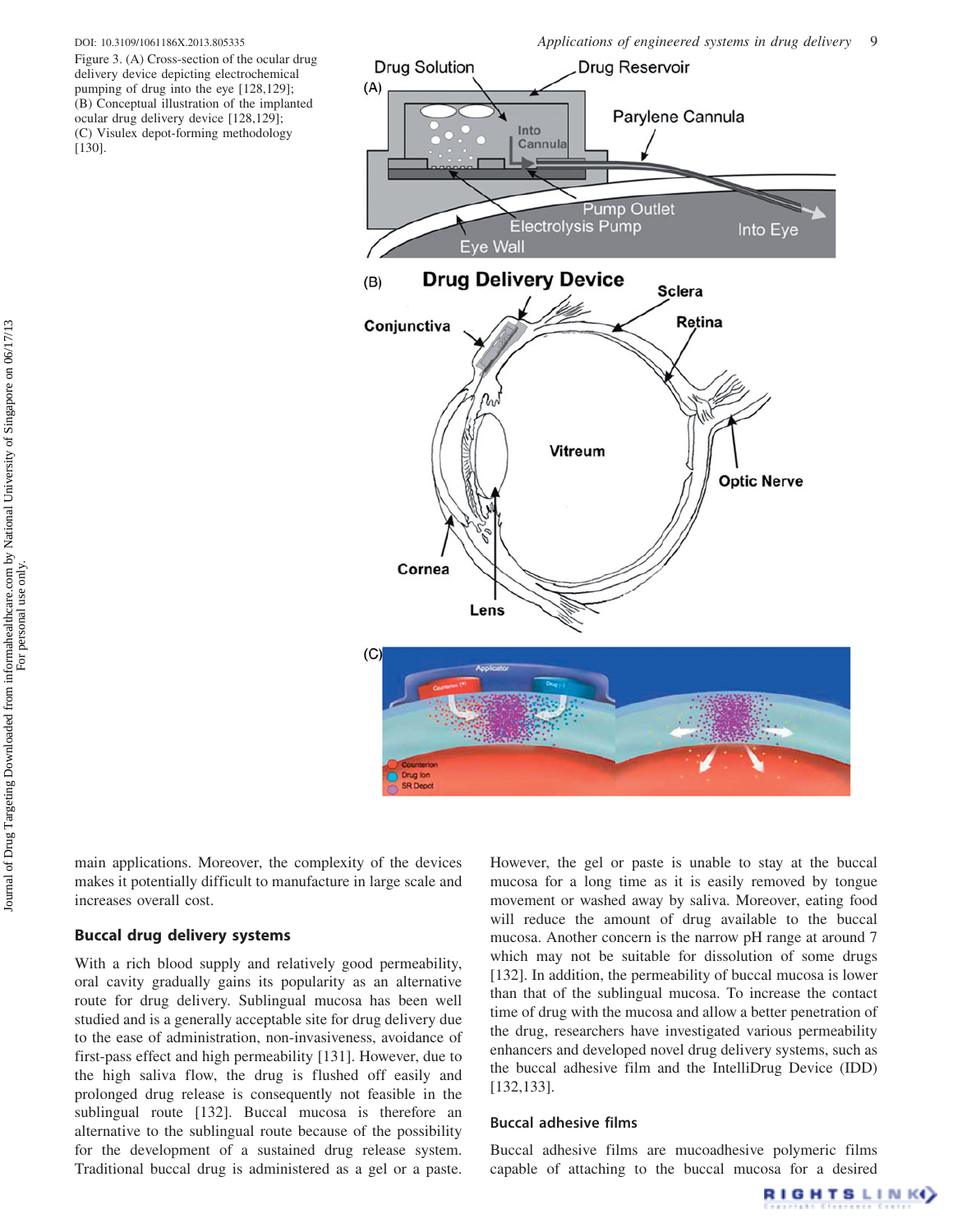Figure 4. (A) Tri-layered nicotine buccal mucoadhesive patch adhered to the mucosal surface. Diagram was not drawn to scale [135]; (B) Schematic IntelliDrug systems (Adapted from http://www.hsg-imit.de/ fileadmin/gfx/pdfs/project\_presentation.pdf); (C) The first prototype of IntelliDrug (Adapted from http://www.intellidrug.asmpoland.com.pl/link\_solution); (D) The remote control and visualization of IntelliDrug (Adapted from http://www.intellidrug.asm-poland.com.pl/link\_solution).



duration without causing irritations [17]. Drug trapped in the matrix is released slowly as the space between the crosslinked networks of the hydrogel is expanded due to swelling, thus a prolonged and stable drug release is achieved. However, it is noted that not all drugs are compatible with a certain type of hydrogel. Thus, a suitable material has to be tested for each drug which might render the production process troublesome. Another concern to be further investigated and possibly solved is the interference of some drugs with the swelling process [134]. In view of the problems in the incompatibility of drug and mucoadhesive film, Rao et al. tested on a novel tri-layered buccal mucoadhesive patch for nicotine delivery (Figure 4A) [135]. This tri-layered patch consists of a bilayered mucoadhesive patch and a water impermeable backing layer with a dry tablet containing nicotine adhered to the centre of the patch. Stability of drug inside the mucoadhesive film is now no longer of a concern, and hence a more rapid onset due to fast drug release was observed.

# IntelliDrug device (IDD)

IDD is an innovation developed to treat smoking and drug addiction and chronic diseases [133]. It is a device that resides on the dental arc similar to a tooth and does not interfere with the normal function of the mouth in the patient (Figure 4C). It can either be fixed or detachable. The device consists of a micro-processor, a drug reservoir and a valve for drug release (Figure 4B). The drug reservoir is a compartment containing the drug. A built-in intelligence is achieved by the microprocessor to handle the medication release mechanism. A remote control outside the body works together with the micro-processor via wireless communication to regulate the rate and amount of drug released from the compartment via the valve (Figure 4D). The remote control is also capable to inform the patient on the amount of drug available, thus the time for refill. The drug reservoir is easily accessible so that it allows the drug to be refilled without any surgery. IDD is able to achieve a stable plasma drug concentration with constant drug release profiles. As a result, patients with chronic disease like diabetes can benefit from it due to a stable insulin level. IDD sets out to be a non-invasive way to deliver a drug to the buccal mucosa, to reduce side effects and improve patient compliance.

Buccal route of drug administration is generally accepted by patients. With advancement in adhesive polymer, it is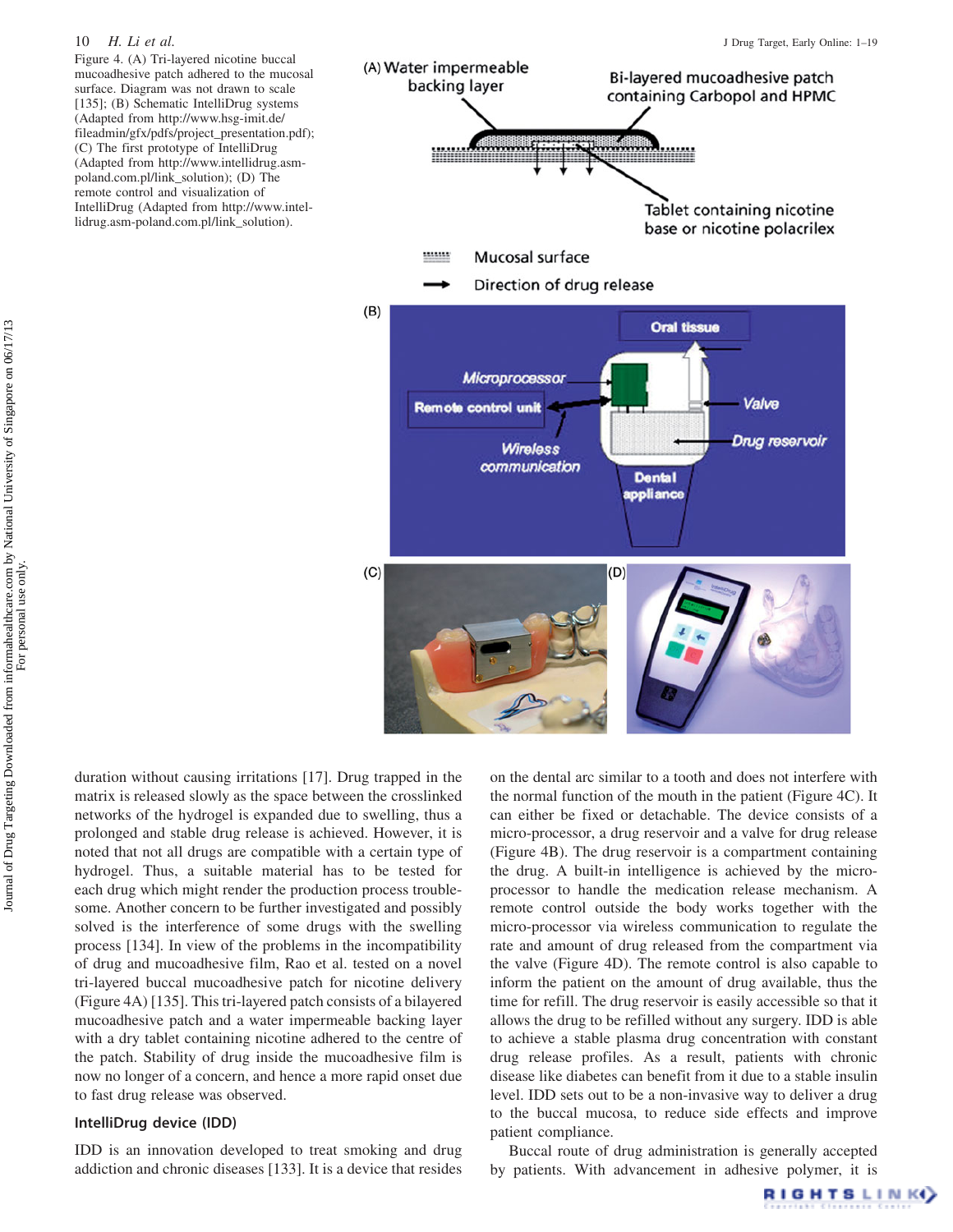Figure 5. Schematic of hollow-type suppositories [137].



possible for large scale production of buccal adhesives. However, it is noted that individual customization is needed for certain devices. In addition, the feeling of foreign objects in the buccal cavity might pose another problem to the acceptance by patients.

#### Rectal drug delivery systems

Rectal route has not been the choice for the first-line treatment due to its low permeability and rejection by the patients. However, it is an important route for patients unable to take in pills either due to young or old age, diseases or unconsciousness [136]. Suppository and enema are the two main classes of dosage forms available while only suppository can be used for a relatively sustained effect of action. However, researchers have been investigating into innovations to utilize rectal route of drug delivery effectively. To date, suppository has been modified to allow a long retention time in the anus and release the drug in a controlled manner [137]. In addition, drug-laden elastomers provided insight into exploration of rectal drug delivery systems as well [138].

#### Sustained-release hollow-type (SR-HT) suppositories

Traditionally, suppositories release the drug by either melting or dissolving. Conventional suppositories have limitations, such as uncontrolled drug release, damage of drug during preparation and leaking of molten bases. To overcome these limitations, SR-HT suppository has been developed by Shiohira et al. It is a suppository with a hollow space acting as a drug reservoir [137]. The study showed that a suppository with a shell made up of an oleaginous base and a gel agent, polyacrylate-sodium polyacrylate co-polymer, attained a slower rate of drug release. The slow and constant drug release profile can help in achieving a stable plasma drug concentration and prolonged drug action time. Theophylline, an anti-asthmatic drug with a low therapeutic index, was investigated in the study. Among the modified suppositories test, one suppository was able to release 80% of the drug in 6 h which is much longer than the other systems (Figure 5). No rectal lesion has been observed in rabbit, indicating a high

safety profile of the novel drug delivery system. This type of suppository has its advantage for patients who require a basal level of plasma drug concentration at night and early morning to prevent symptoms such as hypoglycemia, heart attack and bronchial asthma [137,139]. Large scale production of SR-HT suppositories is highly possible by using the well-established manufacturing system. It should be cautioned that this route of drug administration might encounter non-compliance from the patients who deem it as invasive and/or inconvenient.

#### Drug-laden elastomer

Elastomer is an elastic polymer conventionally termed as rubber. It can be used as a seton in the surgical treatment of anal fistula (an abnormal linkage between the skin surface and the anal canal). A seton can be used to tie the anal fistulous tissue to cut the connection and induce inflammatory response to maintain the sphincter continuity by promoting fibrosis [140]. Besides the cutting and draining action, elastomers can be used to entrap drug and allowing sustained drug release to the surrounding tissue [141]. However, the elasticity of the elastomer may be compromised if excess drug is entrapped in it. A silicone elastomer laden with lidocaine has been fabricated by Li et al. to effectively deliver the analgesic to the anal tissue while the drug-laden elastomer acts for clinical applications [138]. However, improvement in control over drug release from the elastomer would be needed for future development.

# Vaginal drug delivery systems

Vaginal route for drug administration has not been extensively investigated though it is a non-invasive way of drug delivery. A combination of factors leads to the unpopularity. First, vaginal drug delivery system is gender specific. In addition, patients might not accept this concept of drug administration even though it is easy to use. Impacts by age, menstrual cycles and possible interference with sexual experience are some other concerns [142]. Traditionally, vaginal route is only used for delivery of drugs with a localized effect such as antifungal or contraceptive in the forms of tablets and pessaries. Recent researches show that vaginal route is suitable for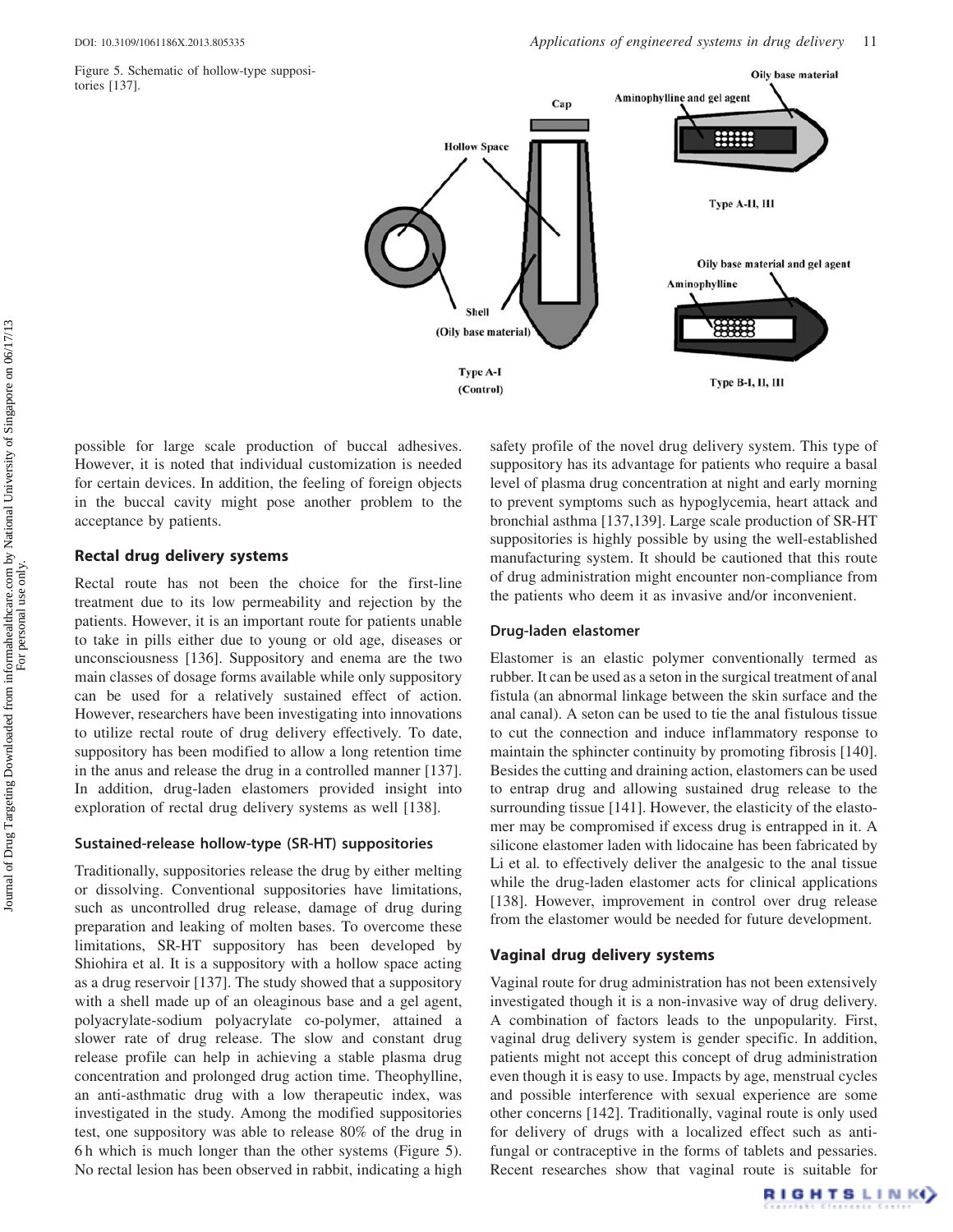systemic drug delivery due to its rich blood supply network and avoidance of first-pass metabolism [142,143]. However, the permeability of vaginal mucosa is relatively lower than other mucosal surfaces [144]. Novel approaches such as bioadhesive polymers and scaffold systems have been reported to achieve controlled drug release.

# Mucoadhesive systems

A low retention time of drug on the surface of vaginal tract has posed a challenge to sustained drug release. Mucoadhesive polymer is a bioadhesive polymer usually employed for a prolonged release of drug on the mucosa [17]. Similar cases have been discussed in the previous routes. In addition to the mucoadhesive film, bioadhesive tablets are also used in vaginal drug delivery system. Digenis et al. formulated Nonoxynol-9 into a solid co-precipitate [145]. It can be incorporated into a multilayer drug delivery system with polyvinylpyrrolidone with or without iodine to act a as a potential spermicide. Kast et al. conjugated thioglycolic into chitosan to improve disintegration and retention on the mucosa surface [146]. Wang and Tang developed a bioadhesive tablet consisting of Carbopol 934P and hydroxypropyl cellulose in the ratio of 1:9 with effervescent as a disintegration agent. This bioadhesive tablet containing ketoconazole was able to act up to 24h in an *in vivo* study using rats, showing its potential application in the treatment of Candida albicans [147]. Dobaria et al. utilized solvent evaporation technique to produce a mucoadhesive film using hydroxypropyl cellulose and xanthan gum as the polymers [148]. With clindamycin phosphate as an active pharmaceutical ingredient, it showed the potential to be used as a prolonged drug delivery system against bacterial vaginosis [149].

# PEGylated lipoplex-entrapped alginate scaffold system

Vaginal administration is potentially useful for siRNA delivery. However, mucus on the vaginal mucosa acts as a barrier to prevent penetration of the nucleic acids and simultaneously remove them. To increase permeability of the mucosa and reduce clearance by the mucus, Wu et al. proposed a model termed PEGylated lipoplex-entrapped alginate scaffold system to overcome the challenges [150]. Natural polysaccharide alginate is able to crosslink to form polymeric scaffold in the presence of bivalent cations like calcium ions. The scaffold is then slowly disintegrated in the presence of monovalent cations like sodium ions, which are found in the body fluid, allowing for a controlled and prolonged release of drug. PEGylation was shown to increase the stability and transport efficiency of lipoplex into the mucosa. Thus, a combination of the muco-inert lipoplex as a gene delivery vector and a biodegradable alginate as the scaffold is able to confer a sustained release of the siRNA into the vaginal mucosa. A freeze-drying method is employed to reduce the swelling of the scaffold in the presence of aqueous environment in the vaginal tract to minimize discomfort to the patients.

# Transdermal drug delivery systems

Drug delivery through skin has several advantages, including avoidance of the first-pass metabolism, avoidance of gastrointestinal side effects, possibility of extended therapy, ease of termination when needed, painless and friendly pediatric application [4]. Besides, the existence of immune cells in skin (i.e. langerhans and dermal dendritic cells) makes vaccination via transdermal administration possible [8]. However, the skin, especially the outermost layer, namely stratum corneum, forms a formidable barrier which allows only hydrophobic drugs with a molecule weight less than 500 Da to go through [151]. Great efforts have been made to overcome the skin barrier for transdermal drug delivery. Among these efforts, chemical enhancers have been used to change the lipid structure of stratum corneum to increase the permeability of skin. However, this method only allows the enhancement of small molecules and the amount of drug permeated through skin is limited [8]. Skin irritation is another issue for chemical enhancers [16]. Recently, some microfabricated systems, such as microneedles, iontophoresis, electroporation, ultrasound, and thermal ablation were introduced as active methods to enhance skin permeation. They are currently in various clinical trials and FDA approval process for transdermal delivery of macromolecules and vaccines, including insulin, parathyroid hormone and influenza vaccine [152].

In addition, hair follicles and nails are two important skin appendages. Localized drug delivery systems have been developed for abnormalities related to these skin appendages, such as acne, alopecia, onychomycosis and psoriasis. Hair follicles are also attractive sites for topical vaccinations and regenerative medicine, since there is a high density of immune cells surrounding the hair follicle indundibulum and stem cells residing in the bulge area. Nanoparticles with different sizes showed the ability to target different sites of hair follicles [153]. Physical enhancement, such as iontophoresis and ultrasound, were also reported to facilitate the drug delivery through nail and hair follicles [154–157].

# Microneedles

Microneedles are usually referred to be minimally invasive for transdermal drug delivery. By piercing through the stratum corneum, microneedles offer a pain-free method to facilitate the delivery of a large range of drugs through skin, due to the creation of hydrophilic pathway [4]. The pores created in the skin resealed quickly upon removal of microneedles and can exist up to 72 h when occluded with a plastic film or solution [158,159]. Extension of pore existence up to 7 days was also reported [160]. There are currently four ways for delivery of drugs by microneedles. Drug can be delivered by hollow microneedles or applied on the skin as a gel or patch after pretreated by microneedles. In other cases, drug can be delivered by being coated on needles or being incorporated into degradable needles [151]. The enhanced delivery of drug includes hydrophilic drugs, peptides and proteins, to exert either topical effect or systemic effect [161–163]. Microneedles also showed effectiveness in transdermal vaccination with reduced doses of antigens and made selfadministration of vaccine possible [164]. Different types of microneedles, hollow or solid can be made of various materials, such as metal, silicon, sugars and polymers [151].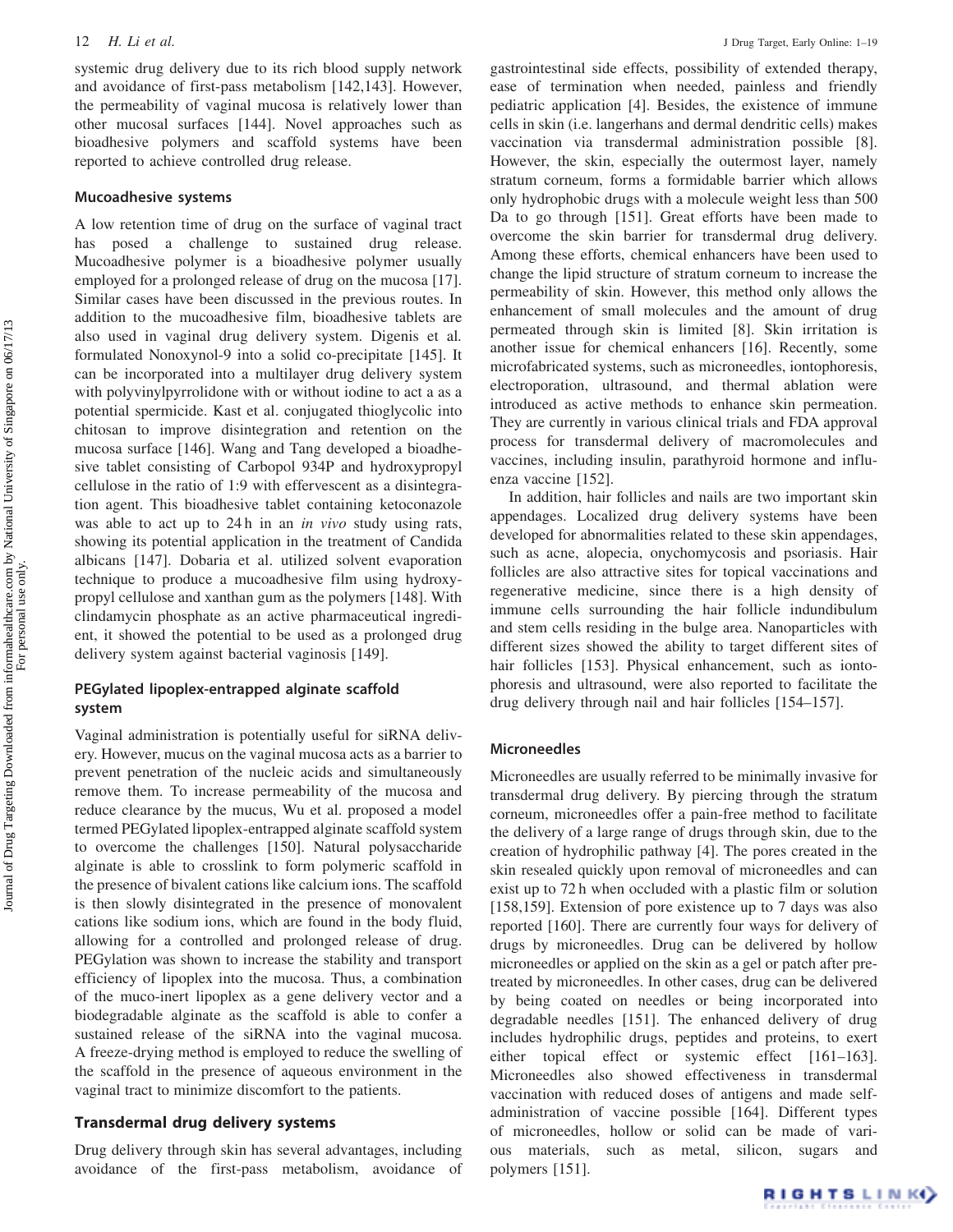

Figure 6. (A) Schematic representation of the fabrication process. Poly(ethylene glycol) diacrylate (PEGDA) is attached to 3-(trimethoxysilyl) propyl methacrylate (TMSPMA) coated coverslip via free radical polymerisation using UV irradiation, forming the backing for microneedles. (B) Using glass slides as support, the PEGDA backing is mounted onto the set-up with PEDGA filled in the enclosed cavity. Subsequently, the set-up is irradiated with UV light. UV light is only able to pass through the clear regions on the photomask, forming microneedles [170].

Microfabrication technologies played a critical role in microneedle fabrication, which include lithography, etching, injection moulding and laser drilling. Gill and Prausnitz fabricated steel microneedle by laser cutting and electropolishing. A large range of molecules were loaded onto the microneedles by micro-dip coating [165]. A steel hollow microneedle array fabricated from selectively etching a polymer mould was effective for in vivo insulin delivery [166]. Rodriguez et al. reported the fabrication of hollow silicon microneedles by electrochemical etching. Microneedles with different pore diameters, pore lengths and wall thicknesses were fabricated [167]. Chabri et al. used silicon microneedles to facilitate the delivery of genes in a lipid based vector. The microneedles were fabricated by using an isotropic etching process [168].

However, metal and silicon microneedles have safety concerns when broken in the skin and silicon is not an FDAapproved material, so microneedles made from biocompatible polymers and sugars are more attractive [169]. Kochhar et al. reported a single step photolithographical method to fabricate poly(ethylene glycol) microneedles by exposing macromer poly(ethylene glycol) diacrylate solution to UV light through a patterned photomask for a few seconds (Figure 6). Drug can be premixed with the macromer solution and encapsulated into both the microneedles and the backing layer, which acted as reservoir for sustained release [15]. BSA was also successfully incorporated into the microneedles without compromising the structures of the protein [170]. In another study, a polymeric hollow microneedle array (Figure 7A) was integrated into a device with a drug reservoir and springs for

self-application of drug. The device can be worn on the arm/ thigh since an adhesive patch was located around the microneedle array. Animal studies demonstrated that the device can be used to effectively deliver small molecules and proteins [163]. Zhang et al. reported lidocaine-coated microneedles (Figure 7B) with a rapid onset (1 minute) and sustained analgesic action for up to 90 minutes. The drug was loaded on microneedles by dip coating process. This application was believed to be safe since the total lidocaine delivered to the skin was only around  $50 \mu g$  [161]. Interestingly, the microneedles, which were moulded from medical grade liquid crystalline polymer, bent rather than fractured or broke when applied with extreme force against a rigid surface. This would avoid the risk of broken needles left in the skin [162].

Dissolving microneedles are made of materials that are biocompatible and biodegradable and can dissolve away in skin without any sharps left. It can also eliminate the risks due to improper needle disposal and repeated use [4]. Lee et al. developed a casting method with centrifugation to a micromould to fabricate microneedles from carboxymethylcellulose or amylopectin viscous solution. The needles can dissolve within a few minutes. Lysozyme was encapsulated into the microneedles with full enzymatic activity retained [171]. Dissolving polyvinylpyrrolidone microneedles for influenza vaccination were fabricated by photopolymerization of the monomer N-vinylpyrrolidone solutions mixed with the lyophilized vaccine in a microneedle mold. Fast dissolution of microneedles was observed when inserted into pig skin (Figure 7C). In vivo study demonstrated that this microneedle

RIGHTSLINK()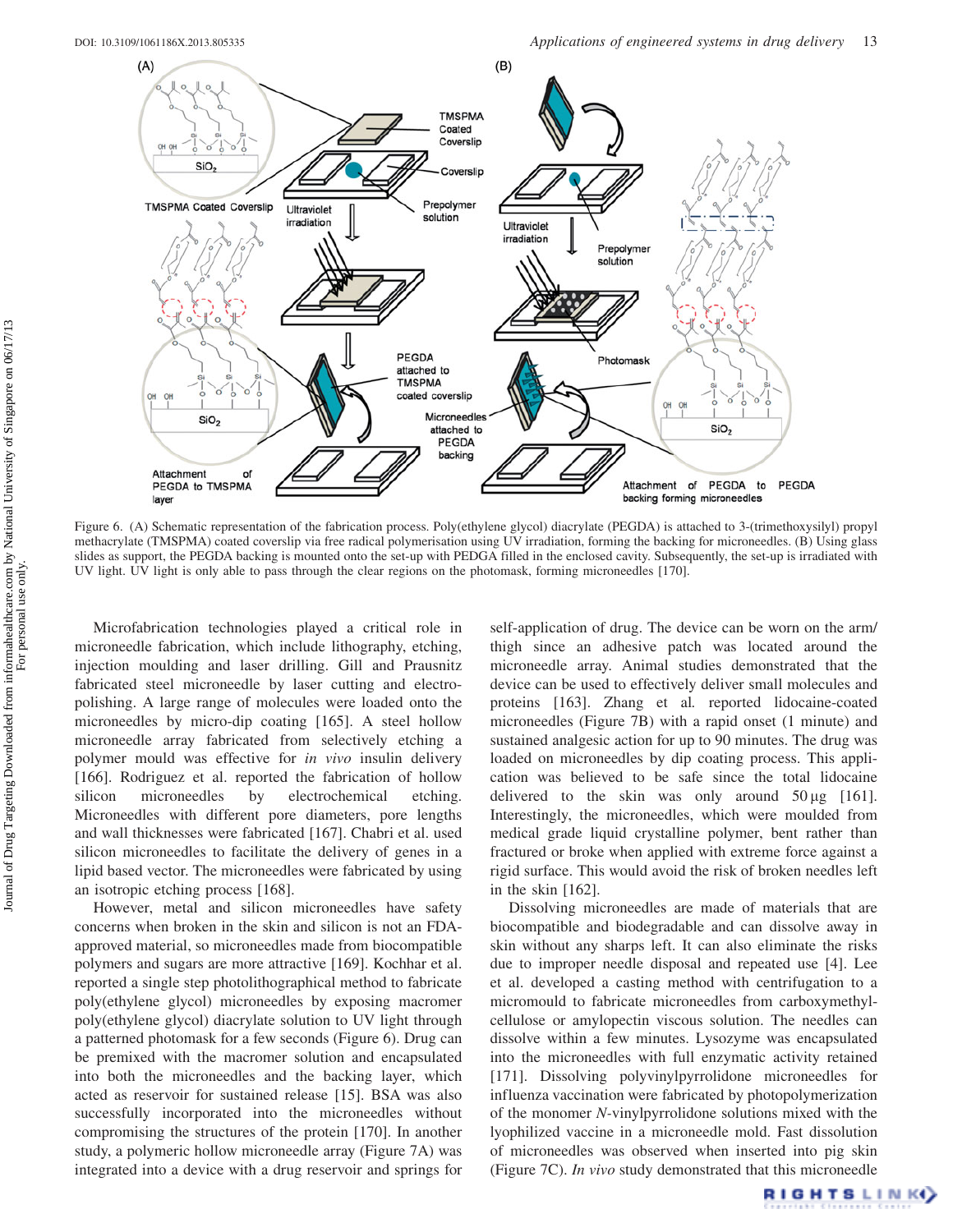

Figure 7. Devices for transdermal drug delivery. (A) Hollow microneedles [163]; (B) Coated microneedles [161]; (C) Polymer microneedle dissolution in pig skin ex vivo (Top, before insertion; middle, remaining polymer 1 minute after insertion in skin; bottom, remaining polymer 5 minutes after insertion in skin) [10]; (D) LidoSite, an iontophoresis device (Adapted from http://www.vyteris.com/Our\_Products/ Lidosite.php); (E) SonoPrep, a sonophoresis device (Adapted from http://blog.andy.org.mx/gadgets/2004/08/).

vaccine patch achieved more efficient lung virus clearance and better immune responses than intramuscular vaccination [10]. Needle-free vaccination can be useful in case of outbreak of a pandemic. It may also prevent the potential risk from hypodermic needles reuse. To get these products commercialized, however, they must be as reliable as conventional products and cost-effective [8].

To achieve painless application, microneedles were usually fabricated in a range of  $50 \mu m$  to  $1000 \mu m$  in length. Because of the elasticity of skin and the variations between individuals and skin types, it is difficult to use microneedles to penetrate the skin with good accuracy and reproducibility at desired depths. Therefore, the application of microneedles with an external assistance is necessitated to ensure uniform and reproducible penetration of microneedles into skin. To this end, various innovative microneedle applicators have been designed. A number of companies, such as Clinical Resolution Laboratory, Alza, Corium International, 3 M, NanoBioSciences and BD have disclosed their application designs, which have been reviewed recently [172], where portable and easily-handled microneedle applicators with low cost were advised.

#### Iontophoresis

For transdermal drug delivery, iontophoresis refers to the use of low level of electric current to delivery ionized drugs through skin [173]. Some iontophoretic transdermal systems have already been approved for clinical use. LidoSite®

(Lidocaine hydrochloride and Epinephrine bitartrate) patch is a FDA-approved product to achieve dermal analgesia by iontophoresis on intact skin, while IONSYS<sup>TM</sup> (fentanyl iontophoretic transdermal system) is to deliver the analgesia fentanyl systemically [174]. LidoSite system consists of a drug-filled patch and a controller. The patch is for one-time use and disposable, while the controller is portable microprocessor-controlled and battery-powered, which can be reused approximately 100 times (Figure 7D). IONSYS is also a battery-supported electronic device. A total of  $40 \mu$ g of fentanyl is delivered upon activating the dosing button each time. The device can be used for up to 24 h. However, LidoSite and IONSYS are now listed as discontinued products by FDA. The discontinuation of IONSYS in the USA was linked to the recall of products in European market due to the corrosion of a component. Besides, these devices had relatively high cost [152].

Another iontophoretic transdermal patch was demonstrated to facilitate the delivery of sumatriptan for the treatment of migraine in clinical trials. The disposable, single-use transdermal patch was approved by FDA in January 2013 [6]. With initial electric current of 4 mA, sumatriptan was released continuously for 1 h, resulting in fast onset of drug action. Then sustained delivery of drug followed by 2 mA of electric current for 3 h [175]. Iontophoresis was reported not suitable for the transdermal transport of molecules more than 7000 Da [173]. However, with the combination of chemical enhancers, liposomes systems or microneedles, iontophoresis was able to deliver larger molecules, such as insulin and BSA [154,176].

Iontophoresis was also effective in enhancing the drug delivery into hair follicles and nails. Kajimoto et al. found that the liposomal delivery of rhodamine and insulin into the hair follicle was enhanced by iontophoresis, and the optimization of the lipid composition of liposomes and iontophoretic condition were also reported [154]. The enhancement of drug delivery across and into the nail was reported [155,156]. Ionic strength, acidity and current density were important factors to consider in designing such iontophoretic topical systems [155,177].

#### Electroporation

Different from iontophoresis, high voltage  $(\geq 100 \text{ V})$  and short duration (milliseconds) are used in electroporation to produce transient hydrophilic pores in stratum corneum. These pores allow the transport of a large range of molecules through skin, including small molecules, proteins and oligonucleotides [178]. The combinations of electroporation with other enhancement techniques were also studied. Yan K et al. reported that macromolecular drugs can be delivered more effectively when electroporation was used together with microneedle array. The microneedle array containing nine needles was integrated into the device. Each microneedle could act as an electrode for electroporation, thus an electric field was expected to be formed inside the skin barrier [179]. Although the electric field of electroporation is located at the stratum corneum, it may also affect the deeper tissues to cause pain [8]. It was reported that only small region of skin would be affected, but more research should be done on the safety issue of the device.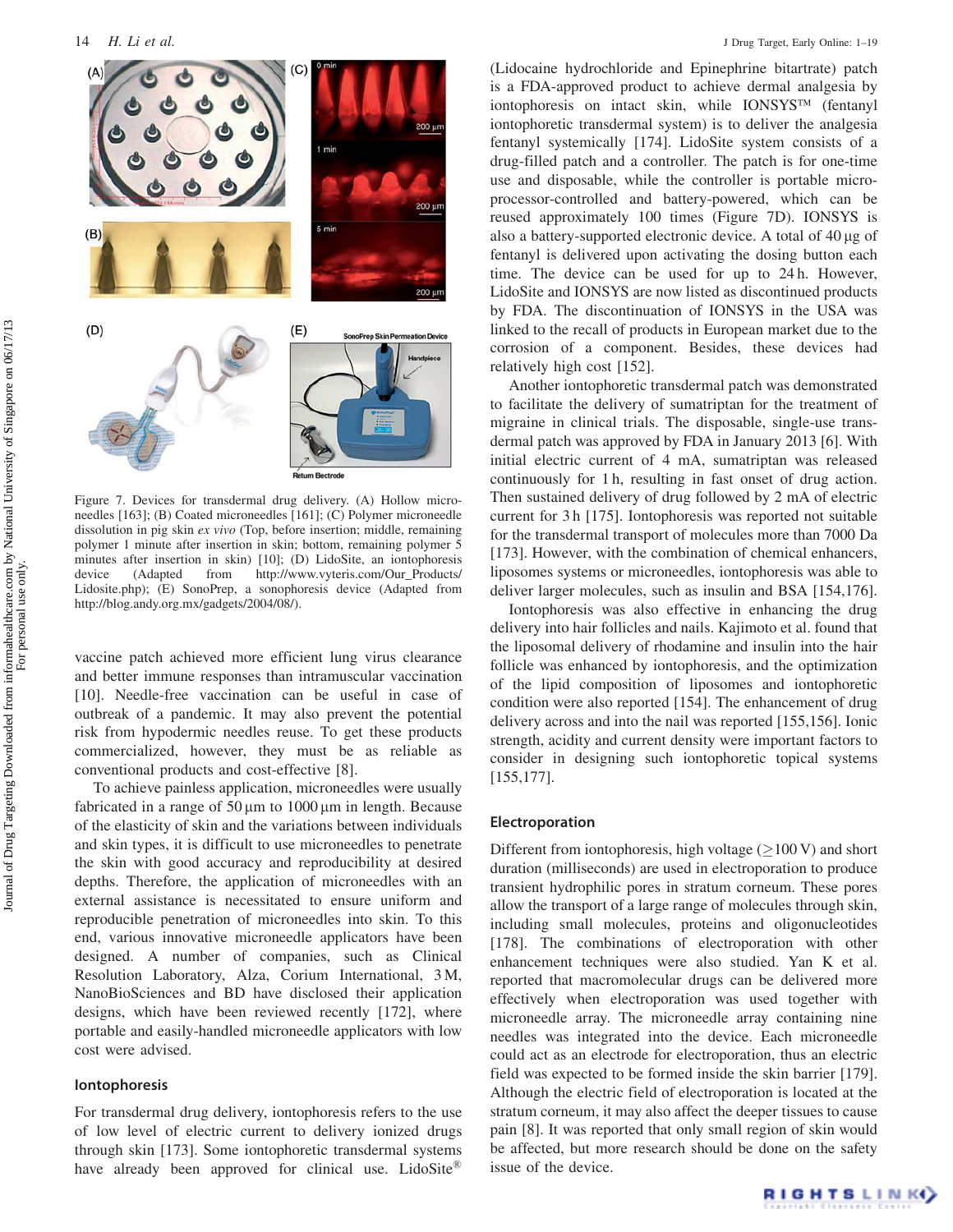#### Sonophoresis

Ultrasound was used to facilitate the drug skin permeation by creating disturbance inside the stratum corneum, termed as sonophoresis. High-frequency sonophoresis  $(f > 1$  MHz, therapeutic ultrasound) has been used since 1950s for topical drug delivery. However, low-frequency sonophoresis  $(f<100$  kHz) has been found to be more effective in enhancing the transdermal drug delivery [180]. Low-frequency sonophoresis is reported to be able to facilitate the transdermal delivery of hydrophilic drugs and high molecular weight drugs, including peptides, proteins, vaccine, oligonucleotides, even nanoparticles and liposomes [181]. SonoPrep® is an FDAapproved low-frequency sonophoresis device, which consisted of a battery-powered control unit, an ultrasonic hand piece, a disposable coupling medium and a reference electrode (Figure 7E). It can be used for drug delivery as well as extraction of interstitial fluid for bioassay. Clinical trials showed that it can reduce the onset time of topical anesthetic to 5 minutes [182,183]. When combined with iontophoresis, the onset time was further decreased to 2 minutes [184].

Application of low-frequency ultrasound was demonstrated to enhance the penetration of drugs through bovine hoof membranes, which was used as model nail plate. When the hoof membrane was pre-treated with sonication for 1 minute, the permeation of drug increased significantly [185]. An ultrasound-mediated nail drug delivery device was developed for the topical treatment of onychomycosis. The system is made up of power amplifier, matching network, ultrasound transducer and slip-in mechanical device with drug injection ports. A computer is connected to the device for patients to manage their treatment plan by choosing the energy level, exposure time and the toes to be treated. A preliminary trial showed promising results, but more extensive studies are needed [157].

#### Thermal ablation

Skin permeation can be enhanced by thermal ablation. With this technique, the stratum corneum was selectively removed with localized heat at a short period of time. A microfabricated device was reported to eject superheated steam at the skin surface in a microsecond with an electrical discharge heating a few microliters of water. The superheated steam was ejected by a microchamber, which was fabricated by laser micromachining and lamination of layers. The microchamber was integrated into a microdevice with two different masks that facilitate the energy transfer from steam jet to the skin. More than 1000-fold increase in permeation was observed for sulforhodamine B and BSA in vitro [186]. In vivo study demonstrated that human growth hormone and interferon alpha-2B can be delivered by certain thermal ablation treatment [187,188]. Bramson et al. showed the high efficiency of topical vaccine delivery after using thermal energy to create microscopic pores in stratum corneum [189].

#### Conclusion

With the recent advances in technology, various novel drug delivery systems have been engineered to effectively deliver therapeutics and minimize side effects, to improve patient's quality of life. Microfabricated devices, nanoparticles and mucoadhesives have been applied in oral, mucosal and transdermal drug delivery with success. These routes have even been explored to deliver macromolecules, such as peptides, proteins and vaccines, which are previously considered very difficult to be delivered due to their instability in enzymatic environment and low permeability through mucosa or skin. However, it is noticeable that there are favourable routes of administration for a certain type of drugs or applications. For example, pulmonary and buccal drug delivery systems usually exhibit rapid absorption and are suited to acute and subchronic treatment, while transdermal drug delivery tends to have a sustained release profile and are favourably designed for subchronic and chronic therapy.

Mucosa and skin act as natural mechanical and immunological barrier to protect the human body from external environment. Some delivery systems interfere or disrupt the mucosa or skin physically and/or chemically to increase the permeability of drugs. Therefore, safety should be evaluated before any new drug delivery systems can get into clinical practice. Moreover, quality should be closely monitored especially for complicated drug delivery systems. Some engineered drug delivery systems requiring special expertises for sophisticated designs, which may render a high set-up and maintenance cost, potentially preventing them from successful commercialization. Engineered systems with simple process and low cost may be more receptive by customers and therefore should become the first line of explorations.

# Declaration of interest

The study is supported by a Singapore EDB-IPP grant (RL2012-035).

# References

- 1. Rasenack N, Muller BW. Micron-size drug particles: common and novel micronization techniques. Pharm Dev Technol 2004;9:1–13.
- 2. Daugherty AL, Mrsny RJ. Emerging technologies that overcome biological barriers for therapeutic protein delivery. Expert Opin Biol Ther 2003; 3:1071–81.
- 3. Davis AS, Salpekar JA. Pharmacokinetics & neurophysiology. Psychol Sch 2009;46:806–12.
- 4. Prausnitz MR, Langer R. Transdermal drug delivery. Nat Biotechnol 2008;26:1261–8.
- 5. LaVan DA, McGuire T, Langer R. Small-scale systems for in vivo drug delivery. Nat Biotechnol 2003;21:1184–91.
- 6. FDA. Approved drug products with therapeutic equivalence evaluations. Available from: www.FDA.gov [last accessed 11 Apr 2013].
- 7. Khafagy el-S, Morishita M, Onuki Y, Takayama K. Current challenges in non-invasive insulin delivery systems: a comparative review. Adv Drug Deliv Rev 2007;59:1521–46.
- 8. Pegoraro C, MacNeil S, Battaglia G. Transdermal drug delivery: from micro to nano. Nanoscale 2012;4:1881–94.
- 9. Mitragotri S. Immunization without needles. Nat Rev Immunol 2005;5:905–16.
- 10. Pegoraro C, MacNeil S, Battaglia G. Transdermal drug delivery: from micro to nano. Nanoscale 2012;4:1881–94.
- 11. Sullivan SP, Koutsonanos DG, Del Pilar Martin M, et al. Dissolving polymer microneedle patches for influenza vaccination. Nat Med 2010;16:915–20.
- 12. Bowman K, Leong KW. Chitosan nanoparticles for oral drug and gene delivery. Int J Nanomedicine 2006;1:117–28.
- 13. Mathias NR, Hussain MA. Non-invasive systemic drug delivery: developability considerations for alternate routes of administration. J Pharm Sci 2010;99:1–20.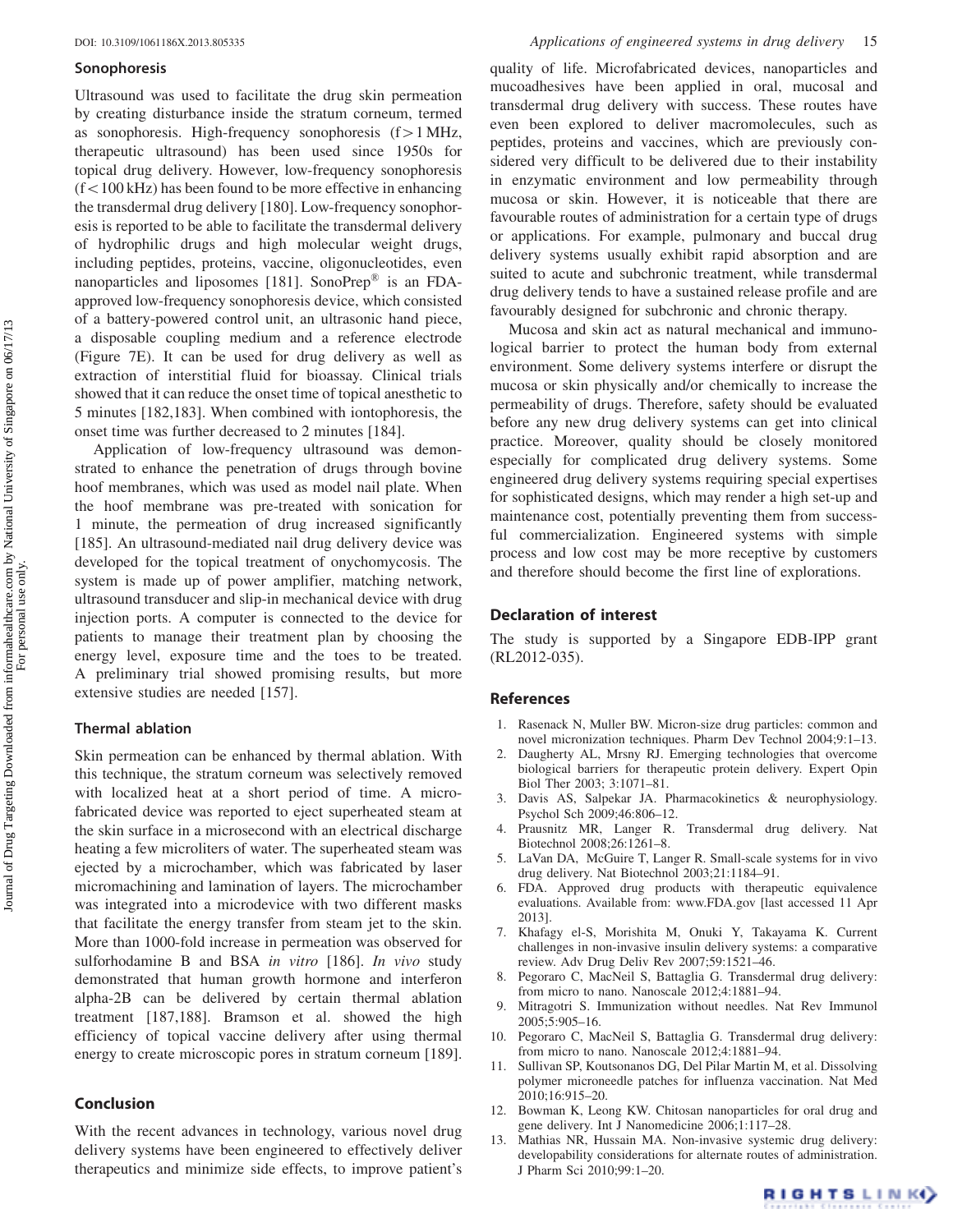- 
- 14. Teutonico D, Ponchel G. Patches for improving gastrointestinal absorption: an overview. Drug Discov Today 2011;16:991–7.
- 15. Kochhar JS, Goh WJ, Chan SY, Kang L. A simple method of microneedle array fabrication for transdermal drug delivery. Drug Dev Ind Pharm 2012;39:299–309.
- 16. Yeo LY, Chang HC, Chan PPY, Friend JR. Microfluidic devices for bioapplications. Small 2011;7:12–48.
- 17. Peppas NA, Buri PA. Surface, interfacial and molecular aspects of polymer bioadhesion on soft tissues. J Control Release 1985;2: 257–75.
- 18. Venkatraman S, Gale R. Skin adhesives and skin adhesion. 1. Transdermal drug delivery systems. Biomaterials 1998;19:1119–36.
- 19. Ahsan F, Arnold JJ, Meezan E, Pillion DJ. Sucrose cocoate, a component of cosmetic preparations, enhances nasal and ocular peptide absorption. Int J Pharm 2003;251:195–203.
- 20. Senel S, Hoogstraate AJ, Spies F, Verhoef JC, et al. Enhancement of in-vitro permeability of porcine buccal mucosa by bilesalts – kinetic and histological studies. J Control Release 1994; 32:45–56.
- 21. Faraji Dana S, Duc VN, Kochhar JS, et al. UV-curable pressure sensitive adhesive films: effects of biocompatible plasticizers on mechanical and adhesion properties. Soft Matter 2013. doi: 10.1039/c3sm50879j.
- 22. Pan J, Chan SY, Lee WG, Kang L. Microfabricated particulate drug-delivery systems. Biotechnol J 2011;6:1477–87.
- 23. Saltzman WM. Drug delivery: engineered principles for drug therapy. Oxford: Oxford University Press; 2001.
- 24. Huttunen KM, Raunio H, Rautio J. Prodrugs from serendipity to rational design. Pharmacol Rev 2011;63:750–71.
- 25. Veronese FM, Pasut G. PEGylation, successful approach to drug delivery. Drug Discov Today 2005;10:1451–8.
- 26. Svenson S. Dendrimers as versatile platform in drug delivery applications. Eur J Pharm Biopharm 2009;71:445–62.
- 27. Thomas C, Ahsan F. Dendrimers in delivery of biopharmaceuticals. In: L Jorgensen, HM Nielsen, eds. Delivery technologies for biopharmaceuticals: peptides, proteins, nucleic acids and vaccines. Chichester, UK: John Wiley & Sons, Ltd; 2009:149–68.
- 28. Wood KM, Stone GM, Peppas NA. Wheat germ agglutinin functionalized complexation hydrogels for oral insulin delivery. Biomacromolecules 2008;9:1293–8.
- 29. Liechty WB, Caldorera-Moore M, Phillips MA, et al. Advanced molecular design of biopolymers for transmucosal and intracellular delivery of chemotherapeutic agents and biological therapeutics. J Control Release 2011;155:119–27.
- 30. Kim S, Kim JH, Jeon O, et al. Engineered polymers for advanced drug delivery. Eur J Pharm Biopharm 2009;71:420–30.
- 31. Torchilin V. Multifunctional and stimuli-sensitive pharmaceutical nanocarriers. Eur J Pharm Biopharm 2009;71:431–44.
- 32. Li H, Kochhar JS, Pan J, et al. Nano/microscale technologies for drug delivery. J Mech Med Biol 2011;11:337–67.
- 33. Zhang L, Gu FX, Chan JM, et al. Nanoparticles in medicine: therapeutic applications and developments. Clin Pharmacol Ther 2008;83:761–9.
- 34. Ahmed A, Bonner C, Desai TA. Bioadhesive microdevices with multiple reservoirs: a new platform for oral drug delivery. J Control Release 2002;81:291–306.
- 35. Andrews GP, Laverty TP, Jones DS. Mucoadhesive polymeric platforms for controlled drug delivery. Eur J Pharm Biopharm 2009;71:505–18.
- 36. Cleary GW, Feldstein MM, Singh P. Hydrophilic adhesives. In: Benedek I, Feldstein MM, eds. Technology of pressure-sensitive adhesives and products. Boca Raton (FL): CRC Press; 2008:7-1–7-80.
- 37. Leung SHS, Robinson JR. Polyanionic polymers in bio- and mucoadhesive drug delivery. In: Harland RS, Prud'homme RK, eds. Polyelectrolyte gels. Columbus, OH: American Chemical Society; 1992:269–84.
- 38. Haas J, Lehr CM. Developments in the area of bioadhesive drug delivery systems. Expert Opin Biol Ther 2002;2:287–98.
- 39. Rastogi R, Anand S, Dinda AK, Koul V. Investigation on the synergistic effect of a combination of chemical enhancers and modulated iontophoresis for transdermal delivery of insulin. Drug Dev Ind Pharm 2010;36:993–1004.
- 40. Chen H. Oral particulate delivery: status and future trends. Adv Drug Deliv Rev 1998;34:339–50.
- 41. Ensign LM, Cone R, Hanes J. Oral drug delivery with polymeric nanoparticles: the gastrointestinal mucus barriers. Adv Drug Deliv Rev 2011;64:570–57.
- 42. des Rieux A, Fievez V, Garinot M, et al. Nanoparticles as potential oral delivery systems of proteins and vaccines: a mechanistic approach. J Control Release 2006;116:1–27.
- 43. Taira MC, Chiaramoni NS, Pecuch KM, Alonso-Romanowski S. Stability of liposomal formulations in physiological conditions for oral drug delivery. Drug Deliv 2004;11:123–8.
- 44. Manconi M, Nacher A, Merino V, et al. Improving oral bioavailability and pharmacokinetics of liposomal metformin by glycerolphosphate-chitosan microcomplexation. AAPS PharmSciTech 2013;14:485–96.
- 45. Cassano R, Ferrarelli T, Schatzlein AG, et al. Dextran-pegylated microparticles for enhanced cellular uptake of hydrophobic drugs. Eur J Pharm Biopharm 2013. doi: 10.1016/j.ejpb.2013.01.017.
- 46. D'Souza B, Bhowmik T, Shashidharamurthy R, et al. Oral microparticulate vaccine for melanoma using M-cell targeting. J Drug Target 2012;20:166–73.
- 47. Lin Y, Fujimori T, Kawaguchi N, et al. Polyamidoamine dendrimers as novel potential absorption enhancers for improving the small intestinal absorption of poorly absorbable drugs in rats. J Control Release 2011;149:21–8.
- 48. Sadekar S, Ghandehari H. Transepithelial transport and toxicity of PAMAM dendrimers: implications for oral drug delivery. Adv Drug Deliv Rev 2012;64:571–88.
- 49. Akhtar S. Oral delivery of siRNA and antisense oligonucleotides. J Drug Target 2009;17:491–5.
- 50. Tan ML, Choong PFM, Dass CR. Recent developments in liposomes, microparticles and nanoparticles for protein and peptide drug delivery. Peptides 2010;31:184–93.
- 51. Gaucher G, Satturwar P, Jones MC, et al. Polymeric micelles for oral drug delivery. Eur J Pharm Biopharm 2010;76:147–58.
- 52. Singh R, Singh S, Lillard JW. Past, present, and future technologies for oral delivery of therapeutic proteins. J Pharm Sci 2008;97: 2497–523.
- 53. Schoubben A, Blasi P, Giovagnoli S, et al. Development of a scalable procedure for fine calcium alginate particle preparation. Chem Eng J 2010;160:363–9.
- 54. Katstra WE, Palazzolo RD, Rowe CW, et al. Oral dosage forms fabricated by three dimensional printing. J Control Release 2000; 66:1–9.
- 55. Ainslie K, Kraning C. Microfabrication of an asymmetric, multilayered microdevice for controlled release of orally delivered therapeutics. Lab Chip 2008;8:1042–7.
- 56. Grabovac V, Föger F, Bernkop-Schnürch A. Design and in vivo evaluation of a patch delivery system for insulin based on thiolated polymers. Int J Pharm 2008;348:169–74.
- 57. Ainslie KM, Lowe RD, Beaudette TT, et al. Microfabricated devices for enhanced bioadhesive drug delivery: attachment to and small-molecule release through a cell monolayer under flow. Small 2009;5:2857–63.
- 58. Sant S, Tao SL, Fisher OZ, et al. Microfabrication technologies for oral drug delivery. Adv Drug Deliv Rev 2012;64:496–507.
- 59. Chaturvedi K, Ganguly K, Nadagouda MN, Aminabhavi TM. Polymeric hydrogels for oral insulin delivery. J Control Release 2013;165:129–38.
- 60. Shimoyama T, Itoh K, Kobayashi M, et al. Oral liquid in situ gelling methylcellulose/alginate formulations for sustained drug delivery to dysphagic patients. Drug Dev Ind Pharm 2012;38: 952–60.
- 61. Kamei N, Morishita M, Chiba H, et al. Complexation hydrogels for intestinal delivery of interferon beta and calcitonin. J Control Release 2009;134:98–102.
- 62. Morishita M, Lowman AM, Takayama K, et al. Elucidation of the mechanism of incorporation of insulin in controlled release systems based on complexation polymers. J Control Release 2002;81:25–32.
- 63. Madsen F, Peppas NA. Complexation graft copolymer networks: swelling properties, calcium binding and proteolytic enzyme inhibition. Biomaterials 1999;20:1701–8.
- 64. Yamagata T, Morishita M, Kavimandan NJ, et al. Characterization of insulin protection properties of complexation hydrogels in gastric and intestinal enzyme fluids. J Control Release 2006;112:343–9.
- 65. Schoener CA, Hutson HN, Fletcher GK, Peppas NA. Amphiphilic interpenetrating networks for the delivery of hydrophobic, low

RIGHTSLINK)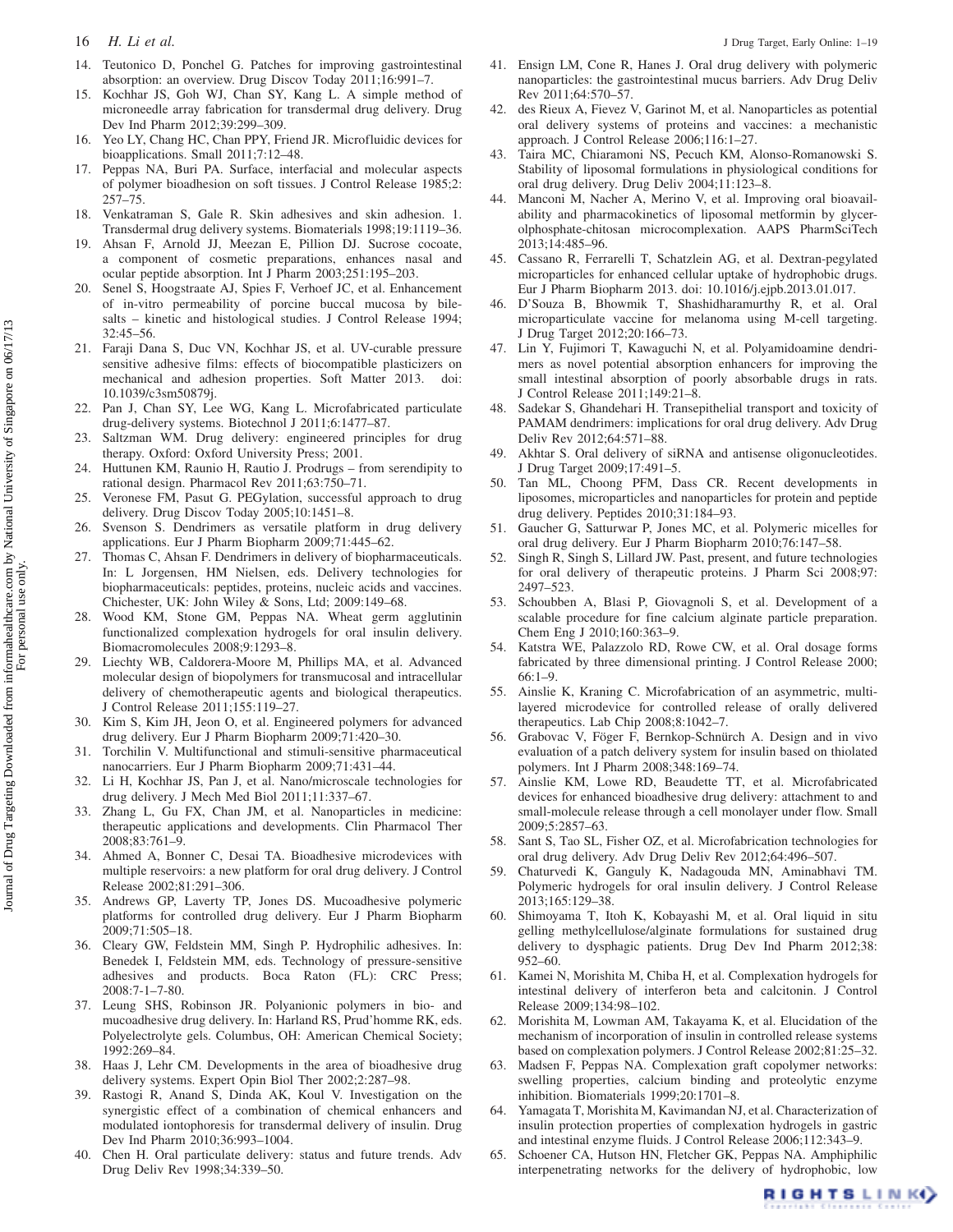molecular weight therapeutic agents. Ind Eng Chem Res 2011;50: 12556–61.

- 66. Sajeesh S, Bouchemal K, Marsaud V, et al. Cyclodextrin complexed insulin encapsulated hydrogel microparticles: an oral delivery system for insulin. J Control Release 2010;147:377–84.
- 67. Hezaveh H, Muhamad II. Impact of metal oxide nanoparticles on oral release properties of pH-sensitive hydrogel nanocomposites. Int J Biol Macromol 2012;50:1334–40.
- 68. Morris E. Polysaccharide synergism more questions than answers?. In: Harding SE, Hill SE, Mitchell JR, eds. Biopolymer mixtures. Nottingham, UK: Nottingham University Press; 1995.
- 69. Itoh K, Yahaba M, Takahashi A, et al. In situ gelling xyloglucan/ pectin formulations for oral sustained drug delivery. Int J Pharm 2008;356:95–101.
- 70. Itoh K, Tsuruya R, Shimoyama T, et al. In situ gelling xyloglucan/ alginate liquid formulation for oral sustained drug delivery to dysphagic patients. Drug Dev Ind Pharm 2010;36:449–55.
- 71. Itoh K, Hatakeyama T, Shimoyama T, et al. In situ gelling formulation based on methylcellulose/pectin system for oralsustained drug delivery to dysphagic patients. Drug Dev Ind Pharm 2011;37:790–7.
- 72. Ganguly S, Dash AK. A novel in situ gel for sustained drug delivery and targeting. Int J Pharm 2004;276:83–92.
- 73. Amani A, Amini MA, Ali HSM, York P. Alternatives to conventional suspensions for pulmonary drug delivery by nebulisers: a review. J Pharm Sci 2011;100:4563–70.
- 74. Rytting E, Nguyen J, Wang X, Kissel T. Biodegradable polymeric nanocarriers for pulmonary drug delivery. Expert Opin Drug Deliv 2008;5:629–39.
- 75. Aulton ME. Aulton's pharmaceutics: the design and manufacture of medicines. Edinburgh; New York: Churchill Livingstone; 2007.
- 76. Bai S, Ahsan F. Synthesis and evaluation of pegylated dendrimeric nanocarrier for pulmonary delivery of low molecular weight heparin. Pharm Res 2009;26:539–48.
- 77. Bai S, Gupta V, Ahsan F. Cationic liposomes as carriers for aerosolized formulations of an anionic drug: safety and efficacy study. Eur J Pharm Sci 2009;38:165–71.
- 78. Bai S, Thomas C, Ahsan F. Dendrimers as a carrier for pulmonary delivery of enoxaparin, a low-molecular weight heparin. J Pharm Sci 2007;96:2090–106.
- 79. Bailey MM, Gorman EM, Munson EJ, Berkland C. Pure insulin nanoparticle agglomerates for pulmonary delivery. Langmuir 2008; 24:13614–20.
- 80. Bai S, Ahsan F. Inhalable liposomes of low molecular weight heparin for the treatment of venous thromboembolism. J Pharm Sci 2010;99:4554–64.
- 81. Yang JZ, Young AL, Chiang PC, et al. Fluticasone and budesonide nanosuspensions for pulmonary delivery: preparation, characterization, and pharmacokinetic studies. J Pharm Sci 2008;97:4869–78.
- 82. Thomas C, Gupta V, Ahsan F. Influence of surface charge of PLGA particles of recombinant hepatitis B surface antigen in enhancing systemic and mucosal immune responses. Int J Pharm 2009;379: 41–50.
- 83. Liquidia. A study evaluating the safety and tolerability of a seasonal influenza vaccine containing LIQ001 (LIfT). National Institutes of Health (US). Available from http://clinicaltrials.gov/ct2/show/ NCT01224262 [last accessed 23 Apr 2013].
- 84. Jaworek A. Micro- and nanoparticle production by electrospraying. Powder Technol 2007;176:18–35.
- 85. Zhang S, Kawakami K. One-step preparation of chitosan solid nanoparticles by electrospray deposition. Int J Pharm 2010;397: 211–17.
- 86. Wu Y, Fei Z, Lee LJ, Wyslouzil BE. Coaxial electrohydrodynamic spraying of plasmid DNA/polyethylenimine (PEI) polyplexes for enhanced nonviral gene delivery. Biotechnol Bioeng 2010;105: 834–41.
- 87. Wu Y, Yu B, Jackson A, et al. Coaxial electrohydrodynamic spraying: a novel one-step technique to prepare oligodeoxynucleotide encapsulated lipoplex nanoparticles. Mol Pharm 2009;6:1371–9.
- 88. Ghazanfari T, Elhissi AM, Ding Z, Taylor KM. The influence of fluid physicochemical properties on vibrating-mesh nebulization. Int J Pharm 2007;339:103–11.
- 89. Frijlink HW, de Boer AH. Trends in the technology-driven development of new inhalation devices. Drug Discov Today Technol 2005;2:47–57.
- 90. Elhissi A, Gill H, Ahmed W, Taylor K. Vibrating-mesh nebulization of liposomes generated using an ethanol-based proliposome technology. J Liposome Res 2011;21:173–80.
- 91. Brand P, Schulte M, Wencker M, et al. Lung deposition of inhaled alpha1-proteinase inhibitor in cystic fibrosis and alpha1-antitrypsin deficiency. Eur Respir J 2009;34:354–60.
- 92. Johnson JC, Waldrep JC, Guo J, Dhand R. Aerosol delivery of recombinant human DNase I: in vitro comparison of a vibrating-mesh nebulizer with a jet nebulizer. Respir Care 2008; 53:1703–8.
- 93. Wagner A, Vorauer-Uhl K, Katinger H. Nebulization of Liposomal rh-Cu/Zn–SOD with a novel vibrating membrane nebulizer. J Liposome Res 2006;16:113–25.
- 94. Elhissi AMA, Faizi M, Naji WF, et al. Physical stability and aerosol properties of liposomes delivered using an air-jet nebulizer and a novel micropump device with large mesh apertures. Int J Pharm 2007;334:62–70.
- 95. Koombua K, Pidaparti RM, Longest PW, Atkinson GM. Design evaluation for performance characteristics of a novel valveless micropump. Nanosc Microsc Therm 2010;14:34–50.
- 96. Su G, Longest PW, Pidaparti RM. A novel micropump droplet generator for aerosol drug delivery: design simulations. Biomicrofluidics 2010;4:044108–18.
- 97. Su G, Pidaparti RM. Generating nanoparticles for respiratory drug delivery. J Nanotechnol Eng Med 2011;2:1–8.
- 98. Yeo LY, Friend JR, McIntosh MP, et al. Ultrasonic nebulization platforms for pulmonary drug delivery. Expert Opin Drug Deliv 2010;7:663–79.
- 99. Qi A, Friend JR, Yeo LY, et al. Miniature inhalation therapy platform using surface acoustic wave microfluidic atomization. Lab Chip 2009;9:2184–93.
- 100. Alvarez M, Friend J, Yeo LY. Rapid generation of protein aerosols and nanoparticles via surface acoustic wave atomization. Nanotechnology 2008;19:455103.
- 101. Grassin-Delyle S, Buenestado A, Naline E, et al. Intranasal drug delivery: an efficient and non-invasive route for systemic administration: focus on opioids. Pharmacol Ther 2012;134:366–79.
- 102. Karla PK, Kwatra D, Gaudana R, Mitra AK. Nasal drug delivery. In: Rathbone MJ, ed. Modified-release drug delivery technology. 2nd ed. London, UK: Informa Healthcare; 2008.
- 103. Thomas C, Ahsan F. Nasal delivery of peptide and nonpeptide drugs. In: Gad SC, ed. Pharmaceutical manufacturing handbook. Hoboken (NJ): John Wiley & Sons, Inc; 2007:591–650.
- 104. Jaganathan KS, Vyas SP. Strong systemic and mucosal immune responses to surface-modified PLGA microspheres containing recombinant hepatitis B antigen administered intranasally. Vaccine 2006;24:4201–11.
- 105. Borges O, Cordeiro-da-Silva A, Tavares J, et al. Immune response by nasal delivery of hepatitis B surface antigen and codelivery of a CpG ODN in alginate coated chitosan nanoparticles. Eur J Pharm Biopharm 2008;69:405–16.
- 106. Tafaghodi M, Jaafari MR, Sajadi Tabassi SA. Nasal immunization studies using liposomes loaded with tetanus toxoid and CpG-ODN. Eur J Pharm Biopharm 2006;64:138–45.
- 107. Zhang QZ, Zha LS, Zhang Y, et al. The brain targeting efficiency following nasally applied MPEG-PLA nanoparticles in rats. J Drug Target 2006;14:281–90.
- 108. Mainardes RM, Urban MCC, Cinto PO, et al. Liposomes and micro/nanoparticles as colloidal carriers for nasal drug delivery. Curr Drug Deliv 2006;3:275–85.
- 109. Ali J, Ali M, Baboota S, et al. Potential of nanoparticulate drug delivery systems by intranasal administration. Curr Pharm Des 2010;16:1644–53.
- 110. Cao SL, Zhang QZ, Jiang XG. Preparation of ion-activated in situ gel systems of scopolamine hydrobromide and evaluation of its antimotion sickness efficacy. Acta Pharmacol Sin 2007;28:584–90.
- 111. Cai Z, Song X, Sun F, et al. Formulation and evaluation of in situ gelling systems for intranasal administration of gastrodin. AAPS PharmSciTech 2011;12:1102–9.
- 112. Majithiya RJ, Ghosh PK, Umrethia ML, Murthy RS. Thermoreversible-mucoadhesive gel for nasal delivery of sumatriptan. AAPS PharmSciTech 2006;7:67.
- 113. Park JS, Oh YK, Yoon H, et al. In situ gelling and mucoadhesive polymer vehicles for controlled intranasal delivery of plasmid DNA. J Biomed Mater Res 2002;59:144–51.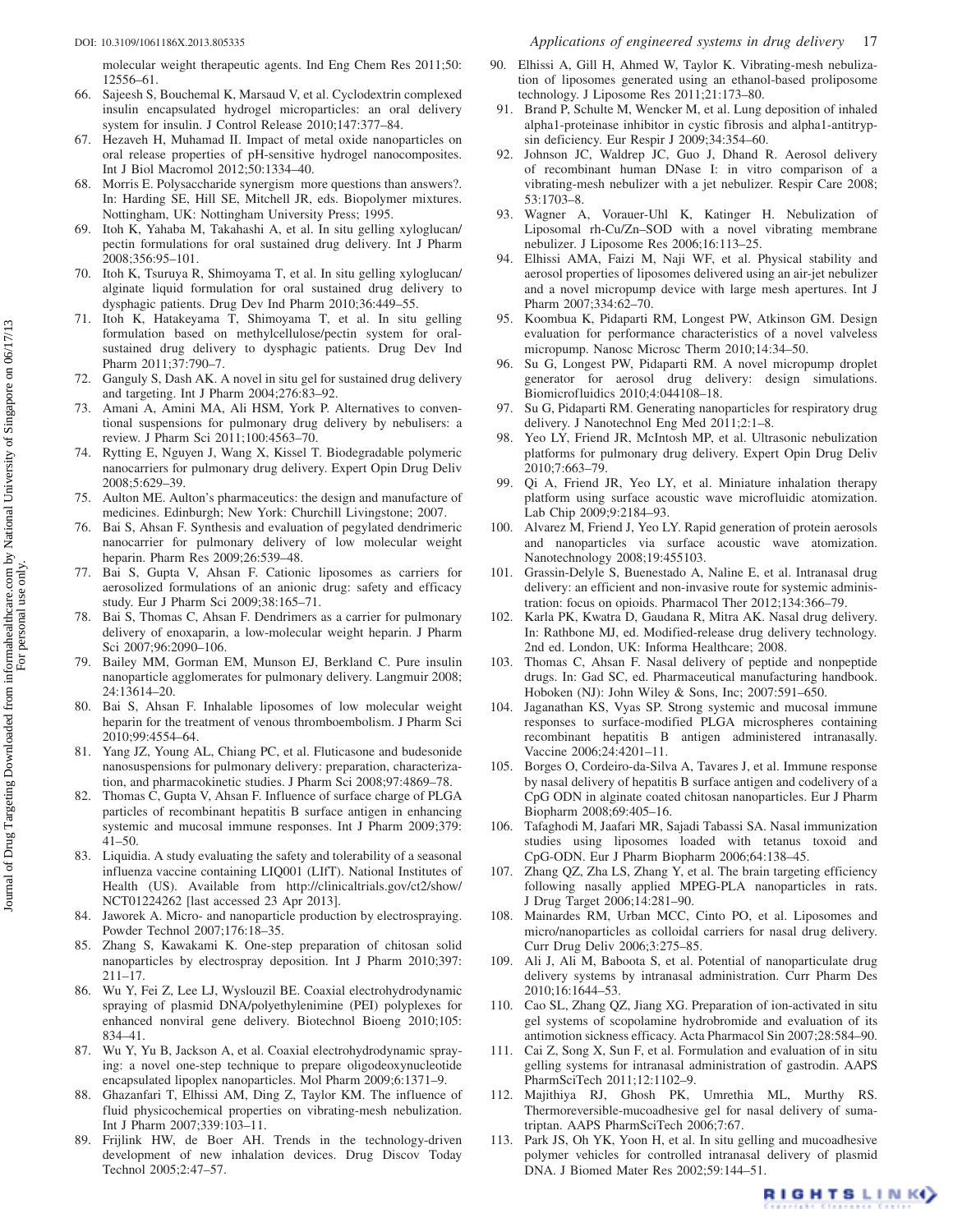- 114. Luppi B, Bigucci F, Cerchiara T, Zecchi V. Chitosan-based hydrogels for nasal drug delivery: from inserts to nanoparticles. Expert Opin Drug Deliv 2010;7:811–28.
- 115. Bertram U, Bodmeier R. In situ gelling, bioadhesive nasal inserts for extended drug delivery: in vitro characterization of a new nasal dosage form. Eur J Pharm Sci 2006;27:62–71.
- 116. Luppi B, Bigucci F, Mercolini L, et al. Novel mucoadhesive nasal inserts based on chitosan/hyaluronate polyelectrolyte complexes for peptide and protein delivery. J Pharm Pharmacol 2009;61: 151–7.
- 117. Bertram U, Bernard MC, Haensler J, et al. In situ gelling nasal inserts for influenza vaccine delivery. Drug Dev Ind Pharm 2010; 36:581–93.
- 118. Tomi M, Hosoya K. The role of blood-ocular barrier transporters in retinal drug disposition: an overview. Expert Opin Drug Metabol & Toxicol 2010;6:1111–24.
- 119. Barar J, Javadzadeh AR, Omidi Y. Ocular novel drug delivery: impacts of membranes and barriers. Expert Opin Drug Deliv 2008;5:567–81.
- 120. Velez G, Whitcup SM. New developments in sustained release drug delivery for the treatment of intraocular disease. Br J Ophthalmol 1999;83:1225–9.
- 121. Maurice D. Review: practical issues in intravitreal drug delivery. J Ocul Pharmacol Ther 2001;17:393–401.
- 122. Patton TF, Robinson JR. Quantitative precorneal disposition of topically applied pilocarpine nitrate in rabbit eyes. J Pharm Sci 1976;65:1295–301.
- 123. Kumari A, Sharma PK, Garg VK, Garg G. Ocular inserts advancement in therapy of eye diseases. J Adv Pharm Technol Res 2010;1:291–6.
- 124. Darougar S. Patent literature review of ocular inserts. US Patent 1999;6:264–971.
- 125. Venkatesh S, Sizemore SP, Byrne ME. Biomimetic hydrogels for enhanced loading and extended release of ocular therapeutics. Biomaterials 2007;28:717–24.
- 126. Ali M, Horikawa S, Venkatesh S, et al. Zero-order therapeutic release from imprinted hydrogel contact lenses within in vitro physiological ocular tear flow. J Control Release 2007;124: 154–62.
- 127. Choonara YE, Pillay V, Danckwerts MP, et al. A review of implantable intravitreal drug delivery technologies for the treatment of posterior segment eye diseases. J Pharm Sci 2010;99: 2219–39.
- 128. Li PY, Shih J, Lo R, et al. An electrochemical intraocular drug delivery device. Sens Actuators A Phys 2008;143:41–8.
- 129. Lo R, Kuwahara K, Li PY, et al. A passive refillable intraocular MEMS drug delivery device. In: International conference on microtechnologies in medicine and biology, 9–12 May 2006 Okinawa, Japan, pp. 74–7.
- 130. Csaky KG. New developments in the transscleral delivery of ophthalmic agents. Retina Today 2007;March/April:32–5.
- 131. Harris D, Robinson JR. Drug delivery via the mucous membranes of the oral cavity. J Pharm Sci 1992;81:1–10.
- 132. Kianfar F, Chowdhry BZ, Antonijevic MD, Boateng JS. Novel films for drug delivery via the buccal mucosa using model soluble and insoluble drugs. Drug Dev Ind Pharm 2012;38:1207–20.
- 133. Velten T, Schuck H, Knoll T, et al. Intelligent intraoral drug delivery microsystem. Proc Inst Mech Eng Part C: J Mech Eng Sci 2006;220:1609–17.
- 134. Smart JD. Drug-delivery using buccal-adhesive systems. Adv Drug Deliv Rev 1993;11:253–70.
- 135. Rao S, Song Y, Peddie F, Evans AM. A novel tri-layered buccal mucoadhesive patch for drug delivery: assessment of nicotine delivery. J Pharm Pharmacol 2011;63:794–9.
- 136. De Boer AG, De Leede LG, Breimer DD. Drug absorption by sublingual and rectal routes. Br J Anaesth 1984;56:69–82.
- 137. Shiohira H, Fujii M, Koizumi N, et al. Novel chronotherapeutic rectal aminophylline delivery system for therapy of asthma. Int J Pharm 2009;379:119–24.
- 138. Li H, Jiang B, Yan J, et al. A drug-laden elastomer for surgical treatment of anal fistula. Drug Deliv Transl Res 2011;1:439–47.
- 139. Watanabe Y, Matsumoto Y, Baba K, Matsumoto M. Pharmaceutical evaluation of hollow type suppositories. IV. Improvement of bioavailability of propranolol in rabbits after rectal administration. J Pharmacobiodyn 1986;9:526–31.
- 140. McCourtney JS, Finlay IG. Setons in the surgical management of fistula in ano. Br J Surg 1995;82:448–52.
- 141. Seow-Choen F, Nicholls R. Anal fistula. Br J Surg 1992;79: 197–205.
- 142. Hussain A, Ahsan F. The vagina as a route for systemic drug delivery. J Control Release 2005;103:301–13.
- 143. De Balaey C, Polderman J. Rationales in the design of rectal and vaginal delivery forms of drugs. Drug Design 1980;9:237–66.
- 144. Whaley KJ, Hanes J, Shattock R, et al. Novel approaches to vaginal delivery and safety of microbicides: biopharmaceuticals, nanoparticles, and vaccines. Antiviral Res 2010;88:S55–66.
- 145. Digenis GA, Nosek D, Mohammadi F, et al. Novel vaginal controlled-delivery systems incorporating coprecipitates of nonoxynol-9. Pharm Dev Technol 1999;4:421–30.
- 146. Kast CE, Valenta C, Leopold M, Bernkop-Schnurch A. Design and in vitro evaluation of a novel bioadhesive vaginal drug delivery system for clotrimazole. J Control Release 2002;81: 347–54.
- 147. Wang L, Tang X. A novel ketoconazole bioadhesive effervescent tablet for vaginal delivery: design, in vitro and 'in vivo' evaluation. Int J Pharm 2008;350:181–7.
- 148. Dobaria NB, Badhan AC, Mashru RC. A novel itraconazole bioadhesive film for vaginal delivery: design, optimization, and physicodynamic characterization. AAPS PharmSciTech 2009;10: 951–9.
- 149. Dobaria N, Mashru R. Design and in vitro evaluation of a novel bioadhesive vaginal drug delivery system for clindamycin phosphate. Pharm Dev Technol 2010;15:405–14.
- 150. Wu SY, Chang HI, Burgess M, McMillan NA. Vaginal delivery of siRNA using a novel PEGylated lipoplex-entrapped alginate scaffold system. J Control Release 2011;155:418–26.
- 151. Donnelly RF, Raj Singh TR, Woolfson AD. Microneedle-based drug delivery systems: microfabrication, drug delivery and safety. Drug Deliv 2010;17:187–207.
- 152. Paudel KS, Milewski M, Swadley CL, et al. Challenges and opportunities in dermal/transdermal delivery. Ther Deliv 2010;1: 109–31.
- 153. Patzelt A, Richter H, Knorr F, et al. Selective follicular targeting by modification of the particle sizes. J Control Release 2011;150: 45–8.
- 154. Kajimoto K, Yamamoto M, Watanabe M, et al. Noninvasive and persistent transfollicular drug delivery system using a combination of liposomes and iontophoresis. Int J Pharm 2011;403: 57–65.
- 155. Narasimha Murthy S, Wiskirchen DE, Bowers CP. Iontophoretic drug delivery across human nail. J Pharm Sci 2007;96:305–11.
- 156. Nair AB, Kim HD, Chakraborty B, et al. Ungual and trans-ungual iontophoretic delivery of terbinafine for the treatment of onychomycosis. J Pharm Sci 2009;98:4130–40.
- 157. Abadi D, Zderic V. Ultrasound-mediated nail drug delivery system. J Ultrasound Med 2011;30:1723–30.
- 158. Bal S, Kruithof AC, Liebl H, et al. In vivo visualization of microneedle conduits in human skin using laser scanning microscopy. Laser Phys Lett 2010;7:242–6.
- 159. Banks SL, Pinninti RR, Gill HS, et al. Transdermal delivery of naltrexol and skin permeability lifetime after microneedle treatment in hairless guinea pigs. J Pharm Sci 2010;99:3072–80.
- 160. Banks SL, Paudel KS, Brogden NK, et al. Diclofenac enables prolonged delivery of naltrexone through microneedle-treated skin. Pharm Res 2011;28:1211–19.
- 161. Zhang Y, Brown K, Siebenaler K, et al. Development of lidocainecoated microneedle product for rapid, safe, and prolonged local analgesic action. Pharm Res 2012;29:170–7.
- 162. Duan D, Moeckly C, Gysbers J, et al. Enhanced delivery of topically-applied formulations following skin pre-treatment with a hand-applied, plastic microneedle array. Curr Drug Deliv 2011;8: 557–65.
- 163. Burton Sa, Ng C-Y, Simmers R, et al. Rapid intradermal delivery of liquid formulations using a hollow microstructured array. Pharm Res 2011;28:31–40.
- 164. Prausnitz MR, Mikszta JA, Cormier M, Andrianov AK. Microneedle-based vaccines. Curr Top Microbiol Immunol 2009;333:369–93.
- 165. Gill HS, Prausnitz MR. Coated microneedles for transdermal delivery. J Control Release 2007;117:227–37.